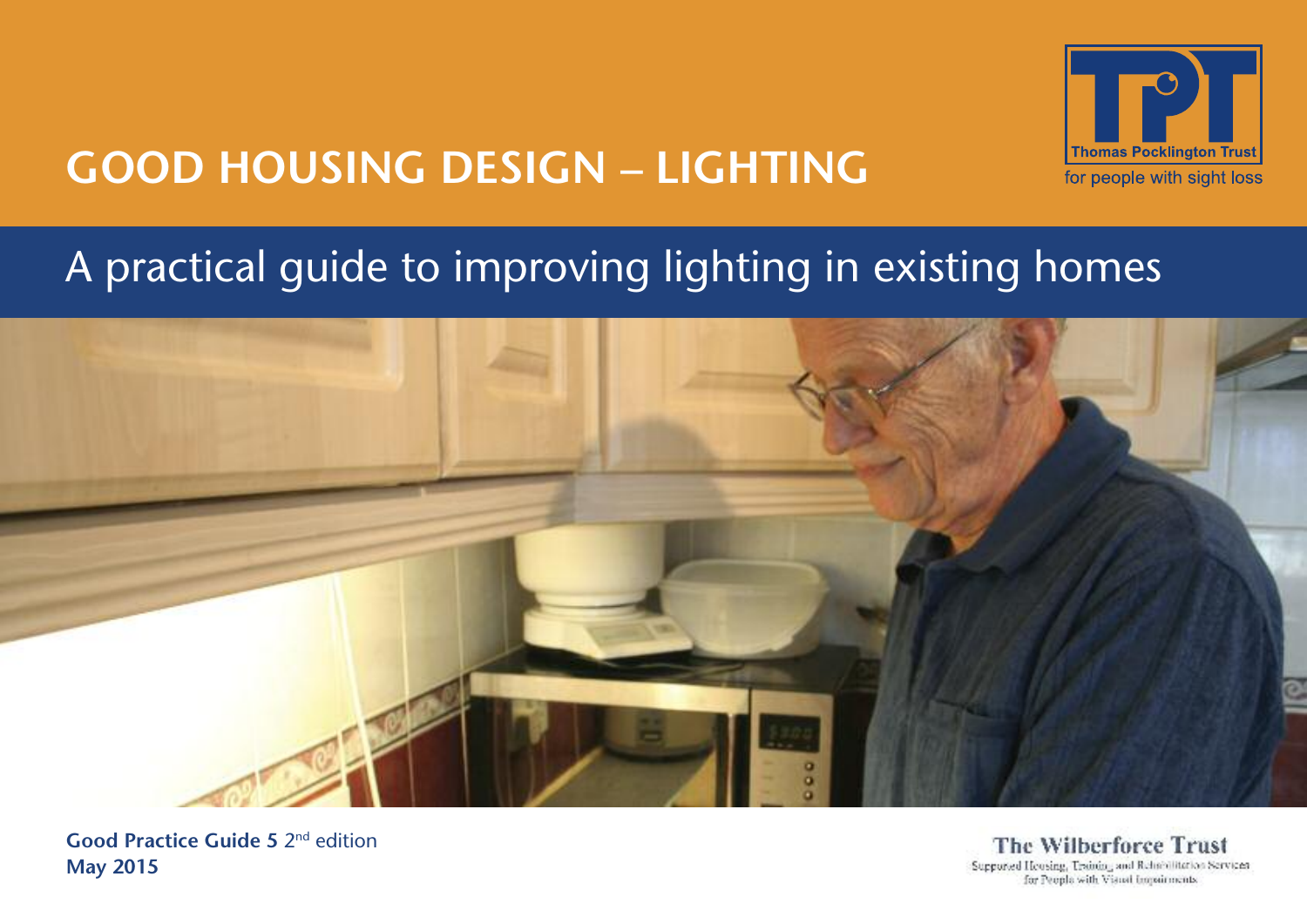#### **Acknowledgements**

Information for this publication was gathered and text drafted by Malcolm Fisk of Insight Social Research Ltd, and Peter Raynham of Bartlett School of Graduate Studies, University College London.

This publication builds on *Housing for People with Sight Loss: a Thomas Pocklington Design Guide*. The content of the Guide and this publication is based on research commissioned by Pocklington and the Housing Corporation, led by Professor Julienne Hanson, Bartlett School of Graduate Studies, University College London, and on research commissioned by Pocklington and led by Dr Geoff Cook at the University of Reading.

The content and style of this publication has been informed by people with sight loss and by housing, support, rehabilitation, occupational therapy, lighting and research professionals working in: Cardiff Institute for the Blind, Bradford City Council, Devon County Council, 'Focal Point UK', Göteborg University, Hampshire County Council, Hertfordshire County Council, London Borough of Kensington and Chelsea, 'Lighting Solutions', Medilink West Midlands, Optima Low Vision Services, Portsmouth City Council, Renfrewshire Council, Rhondda Cynon Taff Council, RNIB Cymru, St Dunstan's, Sense, the Southern Health and Social Services Trust (NI), the Southern Rehabilitation Workers' Forum, Stride Treglown Architects, Trafford Housing Trust, London Borough of Waltham Forest and Whitecroft Lighting.

#### **Design:** Aplin Clark

Pocklington acknowledges the advice of Andy Fisher, Alison Pope and Jane Vincent. Our thanks also go to Steve Brodrick and Chris Jackson who provided some of the illustrations.

## **About Thomas Pocklington Trust**

Thomas Pocklington Trust is a national charity dedicated to delivering positive change for people affected by sight loss.

Research is a central part of Pocklington's work. Each year we fund social and public health research initiatives to identify practical ways to improve the lives of people with sight loss and influence the services and facilities that they use.

Our research priorities are:

- The health and wellbeing of people with sight loss
- Housing and built environments that support the independence of people with sight loss
- Building the capacity of organisations and services that work with people with sight loss to shape research and use research findings.

## **Good Practice Guides**

The Pocklington Good Practice Guide series offers advice and insight based on research projects funded by Pocklington. The guides strike a balance between giving the reader information about the background and research on the topic, and presenting findings and giving advice. They are not prescriptive, but by drawing together experiences of what works, they aim to provide support to professionals working with people with sight loss.

*In this publication, the terms 'visually impaired people', 'blind and partially sighted people' and 'people with sight loss' all refer to people who are blind or who have partial sight.*

*The photographs in this publication are not intended to show 'best practice' but to demonstrate the housing situations in which people with sight loss may live and where improvements may be made.*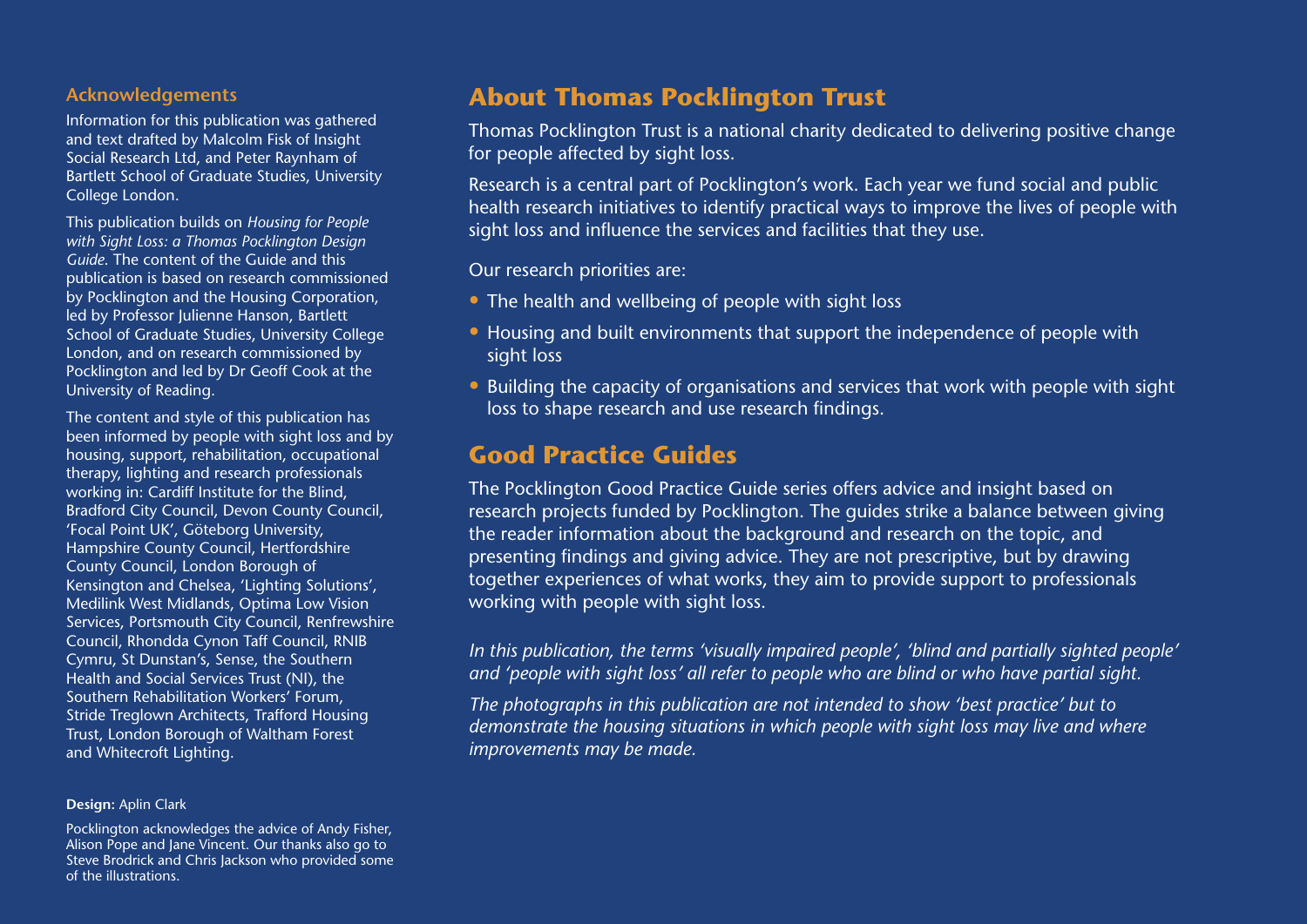# **Scope and purpose**

Better lighting at home can make a dramatic difference to people's lives. This Good Practice Guide explains how to improve lighting to meet the needs of people with sight loss. It will be useful to anyone supporting others to live independently in their own homes, such as housing and support staff, home improvement agencies, rehabilitation workers for people with visual impairment (ROVIs) and occupational therapists (OTs). It covers every part of the home, and is also relevant to grouped accommodation.

This Guide builds on:

- *Housing for People with Sight Loss – a Thomas Pocklington Trust Design Guide*
- the views of staff working with people with sight loss
- expertise in lighting design and installation.

This icon indicates that further information can be found in the Useful Resources section on page 17.

This icon indicates terms which appear in the glossary on page 18. *g*

## **How common is sight loss?**

About two million people in the UK have vision impairment that affects their everyday life. Around one in five people aged over 75, and one in two people aged over 90 are living with sight loss. Sight loss is not only experienced by people in older age; over 400,000 working age people (below 65 years of age) in the UK also deal with its effects on a daily basis. Most people begin to lose their sight in later life because of normal ageing of the eye or the onset of agerelated eye conditions, and the incidence of sight loss increases steeply with age. As numbers of older people in the population increase, so will the number of people with sight loss – it is predicted that by 2020 the number of people affected will rise to over 2,250,000 and that by 2050 the numbers will double to nearly four million.

The nature and degree of a person's sight loss is related to their eye condition. While there is no single lighting solution or response to sight loss, general approaches have been shown to be useful and are described in this Guide. These approaches will make homes safer, more secure and easier to live in and will support independence. Applying the advice in this publication will help the majority of people, whether or not they have sight loss, as well as people with other sensory loss.

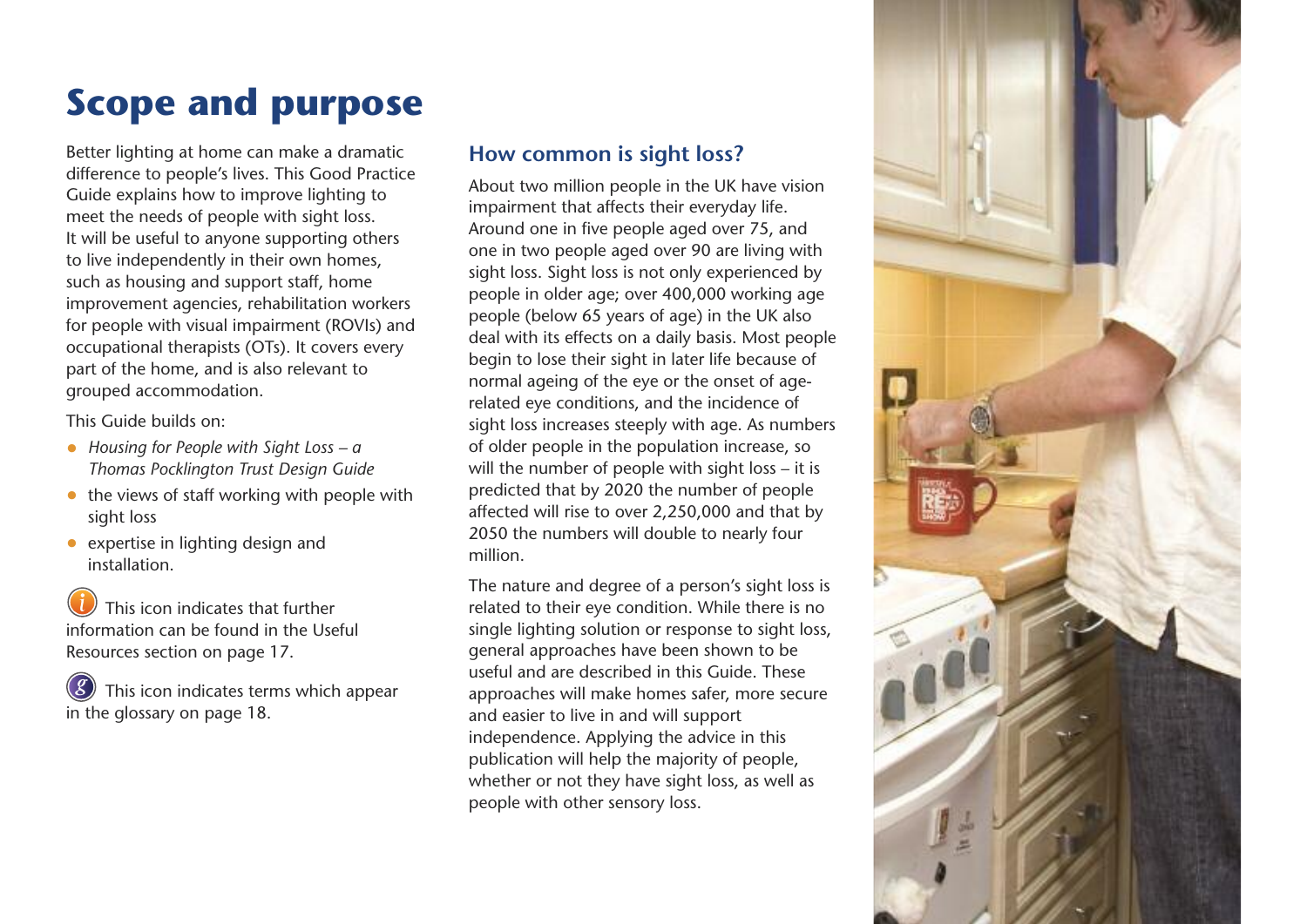## **Foreword**

Lighting in the home has to fulfil several functions. First, lighting has to let people see what they need to see quickly and easily, without discomfort. What they need to see can vary from the fine print of a prescription, through the colours of clothing to flights of stairs. Second, lighting inevitably contributes to the appearance of the home, both lit and unlit. Third, lighting needs to be economic to run, easy to control and easy to maintain. The balance between these functions can shift depending on the visual abilities of the people who live in the home. For people with sight loss, the emphasis shifts towards allowing them to make the best use their remaining visual abilities but without compromising the appearance of the home or the economics and controllability of the lighting.

The problem faced by those attempting to improve the lighting of homes for people with sight loss is that lighting is simultaneously too easy and too difficult. It is too easy to provide some form of lighting and too difficult to provide good lighting. To provide good lighting it is first necessary to identify that the existing lighting is inadequate in some way and then to determine what should be done to improve it. This Good Practice Guide addresses both these objectives and provides practical and sensible lighting solutions for existing homes, room by room. For this reason, it is to be welcomed by all those with sight loss and all those who seek to enhance the quality of life of people with sight loss.

PRBoyce

**Peter Boyce,** Professor Emeritus, Rensselaer Polytechnic Institute

Thomas Pocklington Trust's programme of research and development about housing for people with sight loss has informed practical improvements in independent and shared housing. This research and practice have emphasised that appropriate lighting can make the most of sight and contribute to improved quality of life and independence. That applies to everyone, and particularly people with sight loss – however that is caused.

This guide combines technical information about lighting with practical experience. It shows what can be done to make any and every home safer, easier to live in and more pleasant for older people and people with sight loss. It will be of value to anyone who seeks to support and enhance independence at home. I hope it will become an indispensable tool.

**Mike Brace CBE,** Chief Executive, VISION 2020 UK

## **Contents**

| <b>Benefits of good lighting</b>                                 | 5              |
|------------------------------------------------------------------|----------------|
| Seven characteristics of good lighting                           | 6              |
| <b>Some lighting options</b>                                     | $\overline{7}$ |
| Assessing individuals' needs                                     | 8              |
| <b>Equipment</b>                                                 | 10             |
| <b>Entrances</b>                                                 | 11             |
| <b>Halls and stairs</b>                                          | 12             |
| Living and dining areas                                          | 13             |
| <b>Bathrooms, showers and WCs</b>                                | 14             |
| <b>Kitchens and utility areas</b>                                | 15             |
| <b>Bedrooms</b>                                                  | 16             |
| <b>Useful resources</b>                                          | 17             |
| <b>Glossary of lighting terms</b>                                | 18             |
| <b>Appendix 1</b><br><b>Checklist: Occupant lighting needs</b>   | 19             |
| <b>Appendix 2</b><br>Checklist: Assessments of existing lighting | 20             |
| <b>Appendix 3</b><br>Lights and lighting factsheet               | 22             |

#### **Reproducing this document**

This publication may be reproduced or copied. Thomas Pocklington Trust welcomes feedback about the use of these materials for monitoring and evaluation purposes.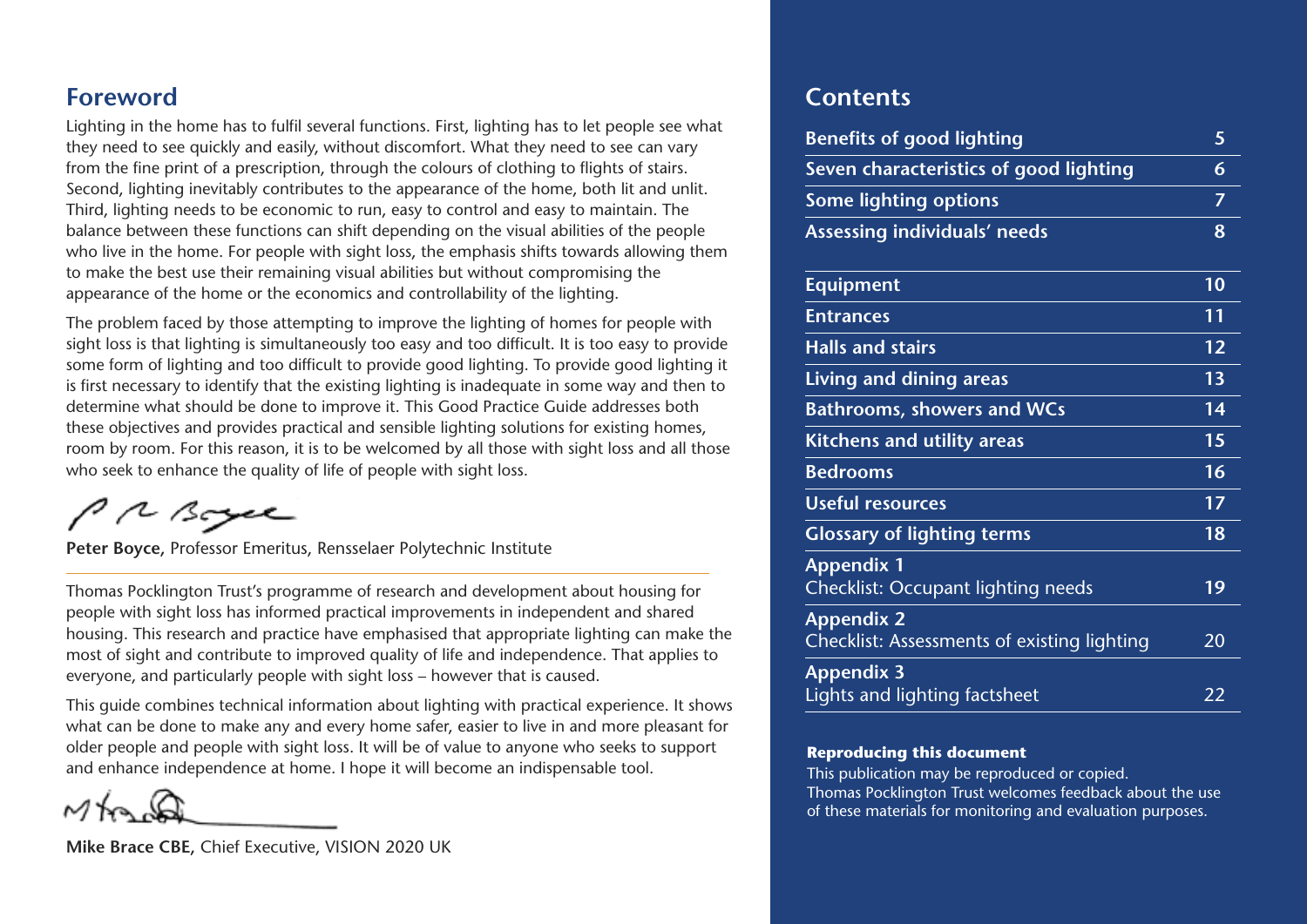## **Benefits of good lighting**

## **Health, comfort and wellbeing**

Natural light is important for personal health and has implications for mood, sleep and motivation. Most people express a preference for windows and natural daylight in their homes.

Daylight is usually greater near windows, and reduces when moving further away. Direct sunlight can cause harsh shadows and **glare** that may be uncomfortable and make vision more difficult. Horizontal or vertical blinds are the best way to reduce glare and control daylight. Reducing glare is also important when choosing and positioning electric lighting: shades or diffusers should be used to prevent a direct view of the **lamp** from all normal viewing directions.

Some specific health conditions have implications for lighting: people with albinism experience discomfort in bright light; people who are autistic may find bright and/or flickering light disturbing; people with lupus may be uncomfortable in ultra-violet light; people with dementia may be agitated when daylight is lacking.

## **Dementia**

*g*

*g*

A Guide to the design of homes and living spaces for people with dementia and sight loss emphasises the importance of natural light, good positioning of lighting and uniformity of lighting levels in and between different rooms and spaces in the home (University of Stirling, 2014).

## **Safety, orientation and security**

Good lighting can support individual safety and orientation by illuminating areas of risk (such as steps), tasks (such as chopping vegetables) and by making it easier to find and use door keys and doors. Different colours, types or configurations of lights can mark particular features and help with orientation. Lighting also increases security because it can indicate that a house is occupied.

## **Light, sight and falls**

According to the National Service Framework for Older People in England, 'falls are a major cause of disability and the leading cause of mortality due to injury in older people aged over 75'. People with sight loss fall more often than others: the Audit Commission attributed 90,000 falls in England and Wales in a single year to visual impairment, estimated the cost to the NHS at £130 million and recognised that poor quality lighting was a contributory factor in falls.

## **Lighting for tasks**

Lighting should help people carry out their usual activities within their home. There should be sufficient light for specific tasks, and an even level of light so that people's eyes do not need to readiust significantly to different light levels when they stop an activity or move away. Easy-to-use controls to switch or dim lights are important too.



**Lighting from more than one source is likely to be more effective than light from a single point.**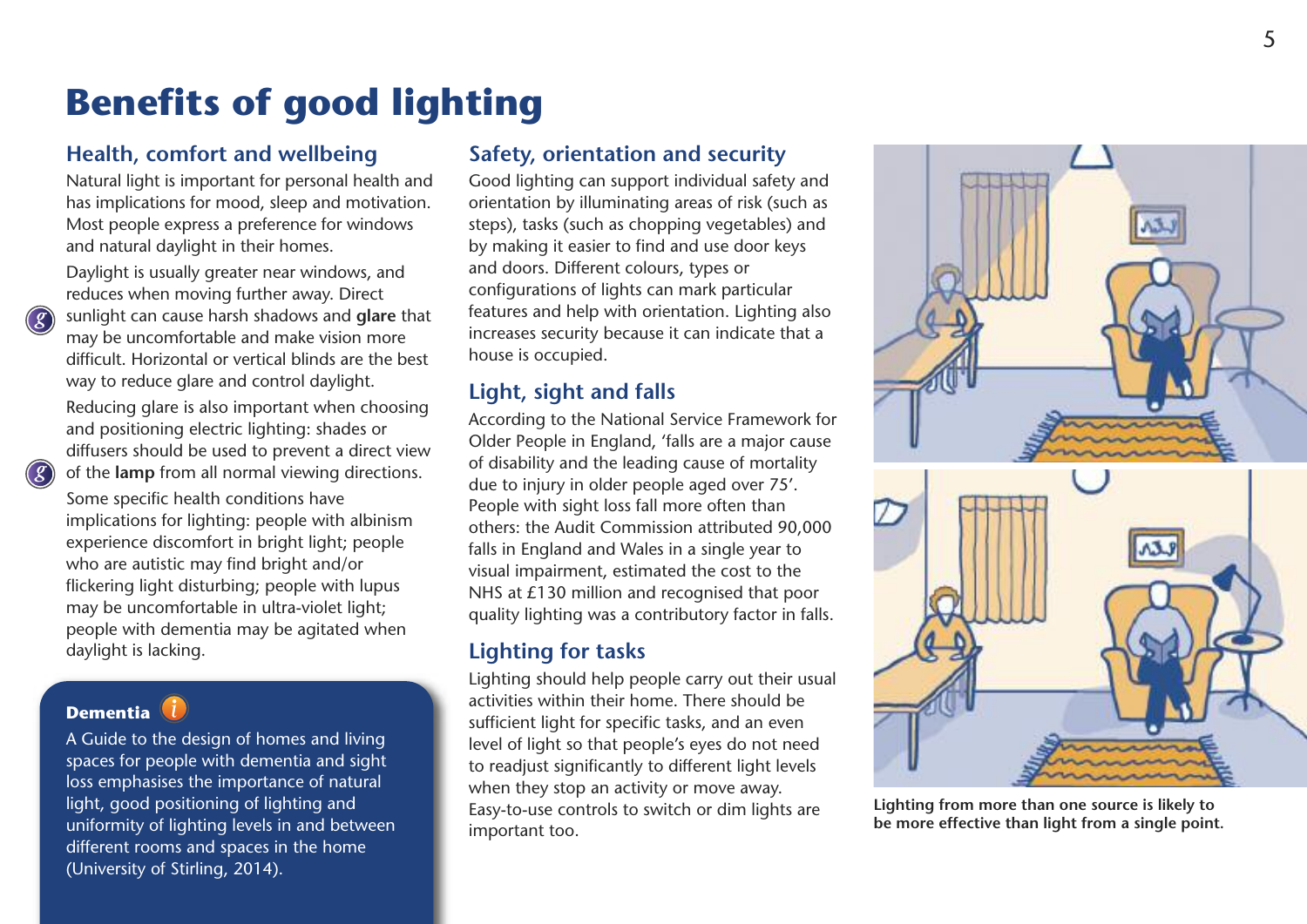Lighting should be part of the routine assessments of the needs of people with sight loss and part of regular reviews of maintenance, refurbishment and adaptations to their homes. Improvements do not have to involve major works; big differences can be made with small changes and at low cost. The aim is to create a visual environment that:

- maximises useful sight
- is free of glare
- offers an even level of light
- offers easy adjustment and control of all lighting sources and levels.

Discussions with people with sight loss and professionals working with them (in vision rehabilitation, occupational therapy, lighting installations and housing design and maintenance) have identified seven characteristics of good lighting which can be used to guide decisions about lighting options in every room in the home.

**Lighting should always be:**

**Seven characteristics of good lighting**

#### **1 Appropriate for the individual**

Each person's needs are considered and appropriate responses found that meet individual needs, such as managing glare, and creating a visual environment that supports the person's chosen ambience and activities.

#### **2 Sufficient for tasks, orientation and movement**

For each person, a minimum level of light, from natural and / or artificial sources, is provided for ambient and task-specific purposes.

#### **3 Even, across different areas and with minimum glare**

Deep shadows or sharp changes in light levels, from one room to another or within rooms, do not occur and light levels are as even as possible. To minimise glare, lamps are not directly visible from normal directions of view.

### **4 Adjustable for flexibility**

Switching, dimming and different lighting elements accommodate varying needs, for tasks or ambience, of all those who live in or visit the home.

#### **5 Energy efficient and sustainable**

The best use is made of energy in meeting lighting needs. Natural light is used effectively – including simple measures such as curtain tie backs and blinds to control light direction and glare. Appropriate lamps are chosen to meet lighting needs without wasting energy.

### **6 Simple to install, minimising disruption**

Existing wiring and fittings are used wherever possible. Simple replacements or alterations, such as adding task lights, changing decorations, colours and furniture layout, or altering switches or lamps, are considered before major changes.

### **7 Adaptable for the future**

Installations can be altered to respond to changing needs, to new occupants and to lighting innovations.

Appendix 1 offers a checklist to support assessments using these seven characteristics.

There are many options in response to individual needs and some popular approaches are outlined here.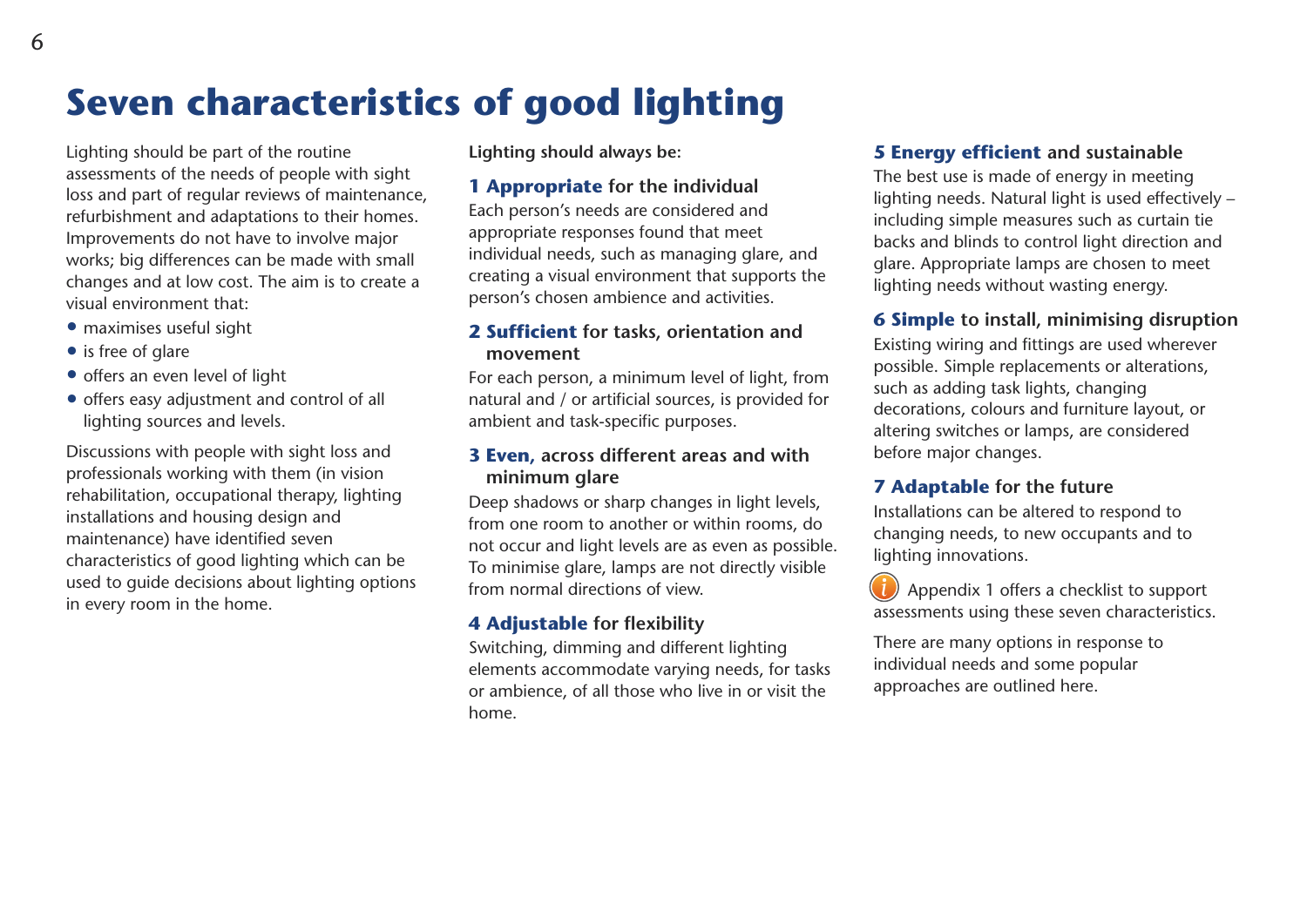## **Some lighting options**

#### **Living Room**

**Additional ceiling and/or wall lights for more even lighting distribution. Freestanding task lights and uplights as appropriate. General** *g*

#### **Bathroom**

**Mirror lights over basins. Lights over showers. Upgrade of shaver lights.**

**Individual switches, dimmable where possible. Good quality portable and adjustable task lights. Judicious use of colour and contrast. Blinds to control natural light from windows.**

#### **Bedroom**

**Wall uplights above bedhead. Lights in wardrobes and cupboards. More light fittings as necessary. Automated lighting on getting in and out of bed.**

**Kitchen**

**Under-unit lights to illuminate worktops, cooker and sink. Shades to reduce glare and shadow.**

**Stairs Light shades to reduce glare. Spotlights to highlight stair edges. High illuminance on landings.**

Adapted from work by Steve Brodrick (Lighting Solutions) for Thomas Pocklington Trust

*g*

**Housing for people with sight loss – A Thomas Pocklington Trust design guide**, details over a hundred ways that good housing design can improve the lives of people with poor sight. It draws on extensive research with visually impaired people.

**Housing for people with sight loss – a practical guide to improving existing homes** applies the Design Guide in the context of housing maintenance and improvement. Six key points frame guidance across individual homes.

**Housing Sight** was produced by RNIB Cymru to build on **Lifetime Homes** and *g* address housing design that is effective for people with sight loss. It addresses colour, reflectivity and contrast, as well as lighting, and has led to further work on colour and contrast.

**Visibly Better** is an RNIB accreditation scheme for care homes and sheltered housing that brings together issues of colour, contrast and lighting to inform design, maintenance and refurbishment. www.rnib.org.uk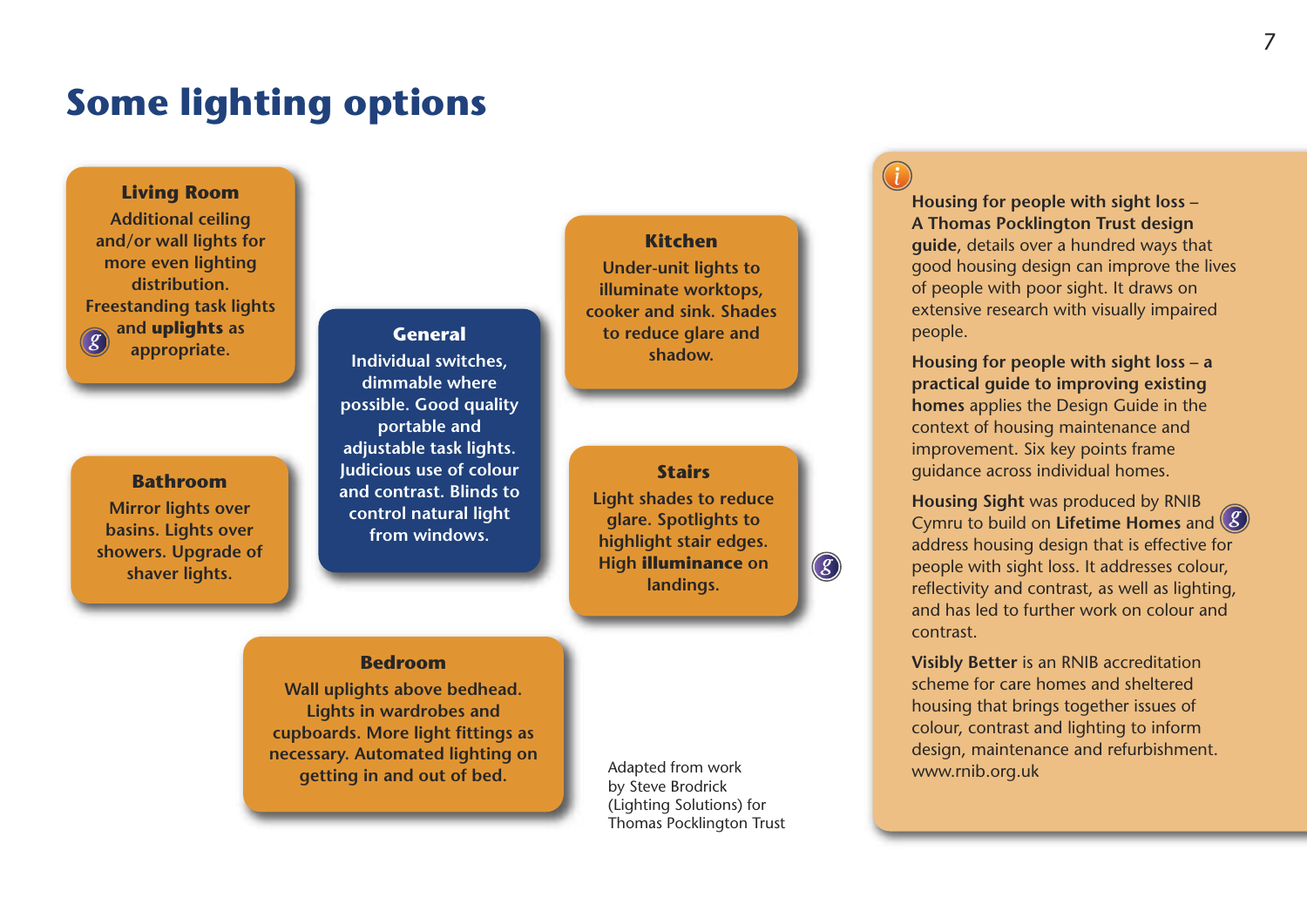## **Assessing individuals' needs and meeting lighting needs at home**

Mr G. is 90 years old and has advanced macular degeneration. He lives in a ground floor sheltered housing flat in Basingstoke and has mild dementia.

A particular problem for Mr G was taking his medication. He habitually did this in the kitchen but could not easily see his tablets there. Under-unit linear fluorescent lighting was provided to make this easier.

His dementia meant that Mr G did not remember to switch this new lighting on or off. Switching for the main overhead kitchen light was linked with the new under-unit lights so that all the lights are switched on and off together.

The lighting changes have made no obvious change to his home, but because Mr G is able to take his medication safely his independence and wellbeing have improved.

People's circumstances and needs vary; individual assessments are essential to make the best use of resources and offer effective responses.

Low Vision Services, vision rehabilitation staff and/or occupational therapists may provide detailed assessments of a person with sight loss and their needs. Assessment procedures are generally standardised within different services, and may be linked through a single assessment process.

People with other conditions and needs alongside sight loss (which includes many older people) may not have had a specific sight loss assessment and this means that lighting options to make the most of sight may not have been considered. Housing and support staff can then play an important role in identifying how to make the most of sight by improving lighting.

The checklist in Appendix 2 is designed to help determine the lighting needs of anyone with sight loss.

## **Housing design and maintenance**

Most housing in the UK was not designed with the needs of people with sight loss in mind. The principles of **universal design** have informed recent design standards, such as the Lifetime Homes standards, but these include few references to lighting. New housing may not address the lighting needs of people with sight loss adequately, or even make the most of the lighting provided. *g*

Pocklington research into lighting the homes of people with sight loss found:

- Low levels of lighting
- Uneven lighting, shadows and dark areas
- Light fittings allowing a direct view of the lamp, causing glare
- Differences between light levels in different spaces causing adaptation problems when moving from room to room
- Poor control with inadequate switching or dimming
- Lack of information on potential improvements.

Routine maintenance and refurbishment by landlords and home owners can incorporate lighting improvements, often at modest cost.

In poor housing the 'Housing, Health and Safety Rating System' equips environmental health inspectors with a tool to identify the 'risk of harm' that can arise, including from 'lack of lighting'.

## **Lighting and complex needs**

For some people sight loss may only be one aspect of their needs. Improvements in lighting need to be carefully tailored to their specific situation, but can have a range of benefits. Anyone with hearing loss is likely to benefit from lighting that is positioned to illuminate people when they are speaking.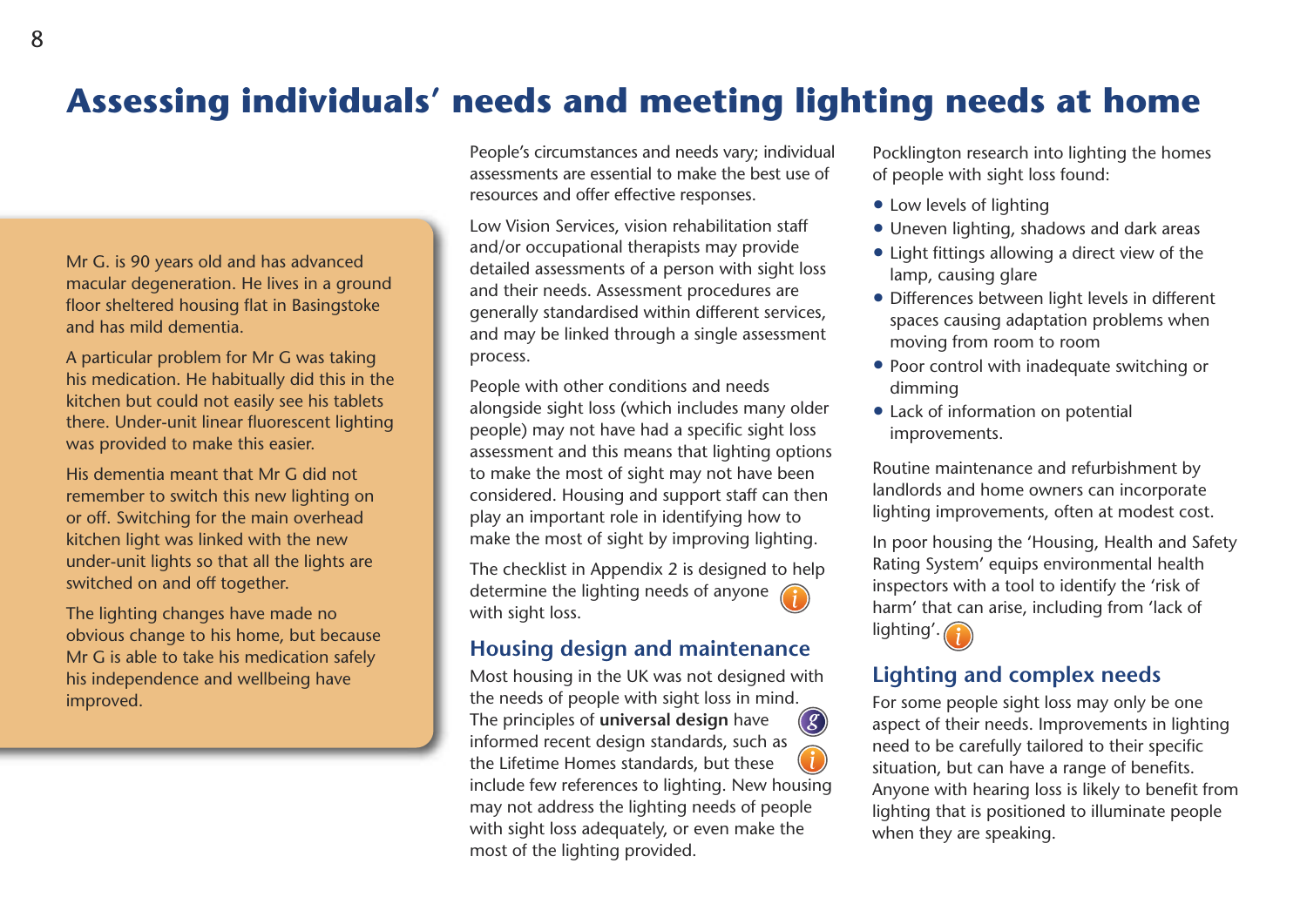### **Installing new lighting**

In new housing or major refurbishments, building, electrical or lighting engineers will install lighting to a specification provided by architects or housing teams.

In other circumstances, installations are defined by an individual usually working with a professional such as an occupational therapist (OT) or rehabilitation worker. Who installs the lighting will depend on the work to be done, the services provided by the rehabilitation worker or OT, housing tenure and how work is being undertaken and funded.

An effective approach is where a local authority sensory impairment team works directly with a lighting technician, in-house or routinely commissioned. This happens most often when installations are made in local authority housing, but it can be more widespread. In rented housing, landlords must grant permission for adaptations and alterations and may specify or provide contractors to do the work.

#### **Local authority sensory impairment teams working with lighting technicians**

The Portsmouth visual impairment team works with the Council's own 'Homecheck' service to provide tailored lighting interventions and other adaptations for people with sight loss. The service operates across tenures for people aged over 60 or with disabilities. Charges, where applicable, are based on ability to pay. Low-interest loans are also available.

In privately owned housing it will normally be necessary to engage a private contractor or a **Home Improvement Agency (HIA)**. Local authorities and local Age UK organisations may provide lists of appropriate contractors.

## **Minimising disruption**

*g*

Most people do not like disruption in their home and lighting installations and alterations should be carried out with minimum disruption and without the need for re-decoration. This means that, whenever possible, new lighting should be provided without changes to existing wiring and fittings. Changes to mains wiring can be expensive and building regulations require such changes to be undertaken, inspected and approved by a qualified person. Minimal disruption and maximum effect can be achieved in different ways.

- Floor or table lamps can be plugged into existing wall sockets.
- Ceiling lights can be moved, or more added, by replacing the existing light point with a junction box and running cables in plastic trunking to the new light points or by using a lighting track.
- In kitchens, under-cupboard lighting can use existing sockets. If there is a shortage of sockets, single sockets can be converted to double sockets or double sockets to triple sockets.

## **Paying for new lighting**

Where costs are incurred in housing owned by local authorities or registered social landlords these may be met by the housing provider.

In other settings the cost of lighting installations can be met, in part or in full (depending on individual circumstances) through repairs grants and **Disabled Facilities Grants (DFGs)** or, in *g* Scotland, Disabled Adaptation Grants. Other grant assistance and/or low- or no-interest loans may also be available.

Some portable lighting may be available at low or no cost from local authority vision rehabilitation teams, OTs or Low Vision Services. Eligibility criteria will apply and Individual Budgets may be available.

#### **The Welsh Low Vision Service**

This service uses a specialist low vision examination by High Street opticians to give eligible people free loans of vision aids and appliances, including portable task lamps.

#### **Northern Ireland Eye Clinic Liaison Service**

This service provides low vision aids (including portable **task lighting**) at no cost, or a grant in *g* lieu, for people who are registered or qualify for registration as being blind or partially sighted.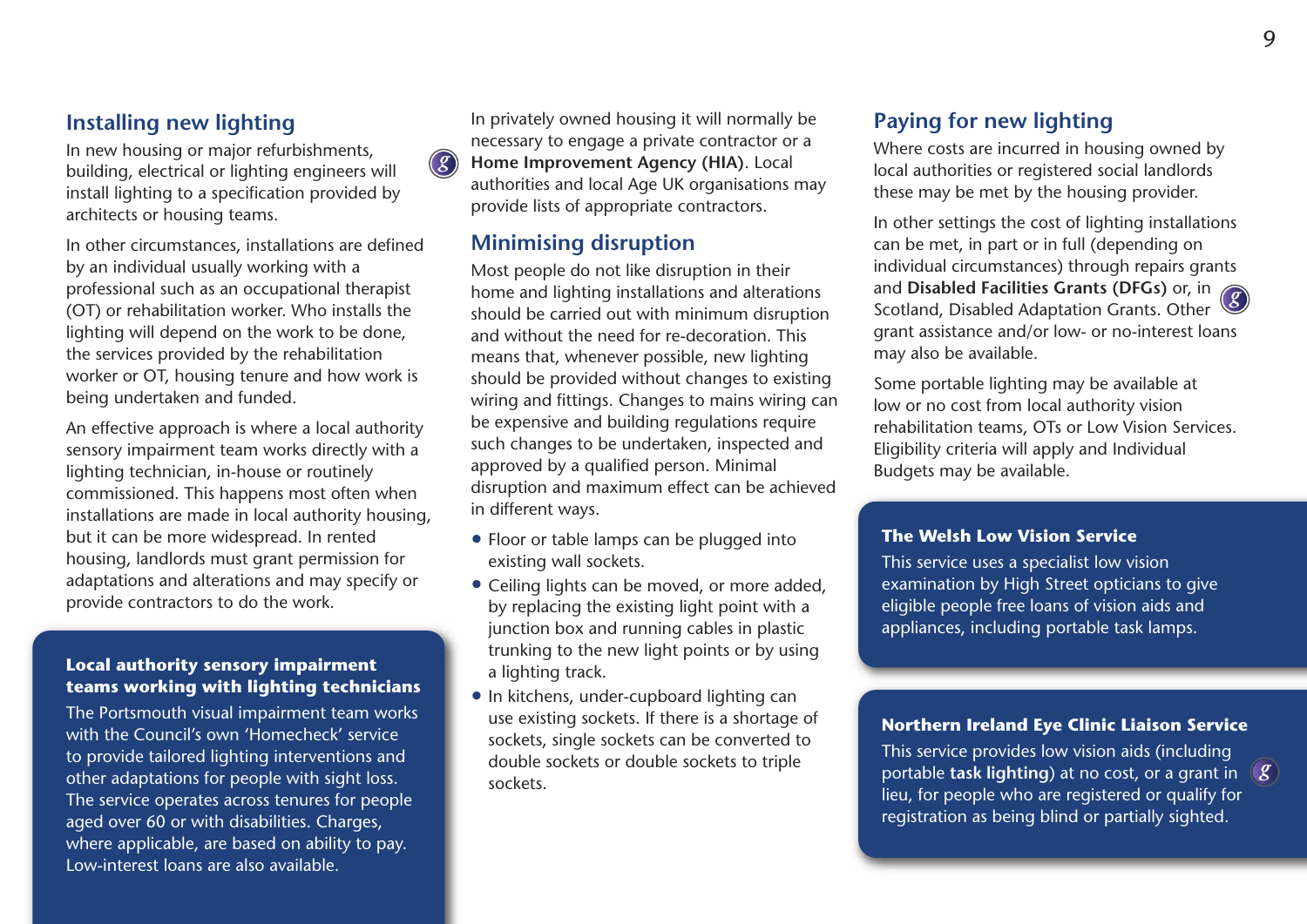## <sup>10</sup> Equipment – lamps, luminaires, controls &

More details of all these items are given in Appendix 3. The Rica guide, 'Choosing energy saving light bulbs for your home' produced for Pocklington in 2014 gives information on the different types of bulbs available.

#### **Lamps**

*g*

A wide range of lamps (commonly called 'bulbs') is available for use at home. Traditional GLS tungsten filament lamps are no longer generally available – they have been phased out as they are not energy-efficient.

There are three main types of energy saving lamps:

#### **Compact fluorescent lamps (CFLs)**

These are the most common energy saving lamps, which can take a short time to reach full light output after switch-on. Dimmable CFL lamps are available and are identifiable as such from the packaging.

#### **Halogen lamps**

These are the cheapest energy saving lamps and give very similar light to old-fashioned lamps. They are also the least energy efficient and the least durable. They give full light output at switch-on and are dimmable.

#### **Light emitting diodes (LEDs)**

These are the most expensive energy saving lamps. They are also the most energy efficient and durable. A £25 LED light should pay for itself within five years. Developments in lighting using LEDs are advancing rapidly and it is now possible to buy a range of lamps, including

dimmable LEDs, which are identifiable as such from the packaging.

Traditional 'linear' fluorescent lamps, which are up to seven times more energy efficient and can last up to eight times longer than traditional GLS tungsten filament lamps, will continue to be available.

### **Luminaires**

Luminaires (or 'light fittings') come in many different forms.

**General lighting** luminaires are commonly fixed to the ceiling or suspended from it. They may also be attached to walls or be freestanding, often in the form of uplights.

**Task lighting** can be provided by portable task lamps or by fixed luminaires such as miniature fluorescent luminaires over a worktop, fixed behind a pelmet under a kitchen cupboard. Spotlights focused on a task area and fixed to a room surface can also provide task lighting.

## **Controls**

For optimum control, each lighting element should be controlled separately. Control can be either by switch or dimmer. The lighting can then be adjusted to meet changing needs associated with different activities. Some people with sight loss find that their lighting needs vary from day to day. Controls can adjust the lighting appropriately. For some people, grouping lighting and controlling it from a single point may be more appropriate. Discussions with the user will identify the best approach.

Automatic control of lighting is common for outside security lighting which is activated by movement (using passive infrared or PIR detectors). The same kind of automation can provide automatic lighting within the home. For example, a PIR or other sensor activated by getting up at night can be used to switch on a bedside lamp or lights on the route to the bathroom. This can be part of a wider telecare installation involving other sensors or devices.

Mrs A is 85 years old and has mob $\langle \overline{g}\rangle$ problems as well as sight loss caused by diabetic retinopathy. She lives in a ground floor apartment in Paisley linked to Renfrewshire's telecare service. After a fall she returned home from hospital with a package of support that included a sensor that switches on bedside, hall and bathroom lights if she gets out of bed in the night and switches them off when she gets back into bed. The lighting increases her safety at night and reduces the risk of another fall.

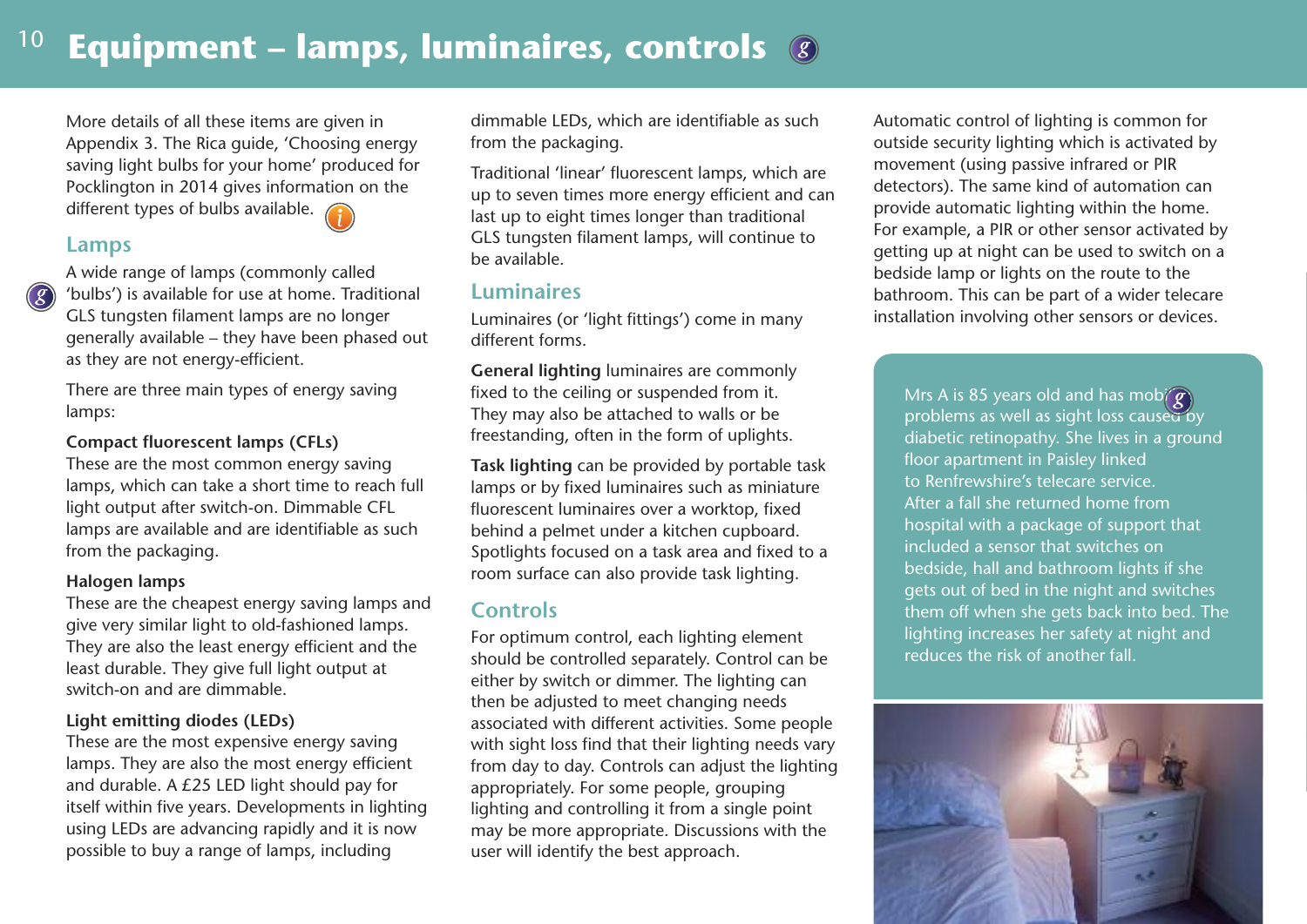## **Entrances**

Lighting at entrances is most important at night to provide safe and navigable access when leaving and returning. Appropriate, often high level, lighting is essential in the dark. Automated lighting using PIR sensors is commonly used.

#### **External lighting is needed on the approach to the building for:**

- Identifying the front door from a distance
- Safe transit from the road to the door
- Finding the lock and inserting the key.



### **Intelligent homes**

A demonstrator house in West Bromwich includes automated external lights at the main entrance door and pathway.

A key fob or use of a targeted SMS text message automatically opens the outside gate and turns on a 'runway' of tungsten halogen embedded lights. The entrance door is opened after a finger is swiped across a finger-print reader. Inside the house, automated blinds support easier control of light levels and glare.

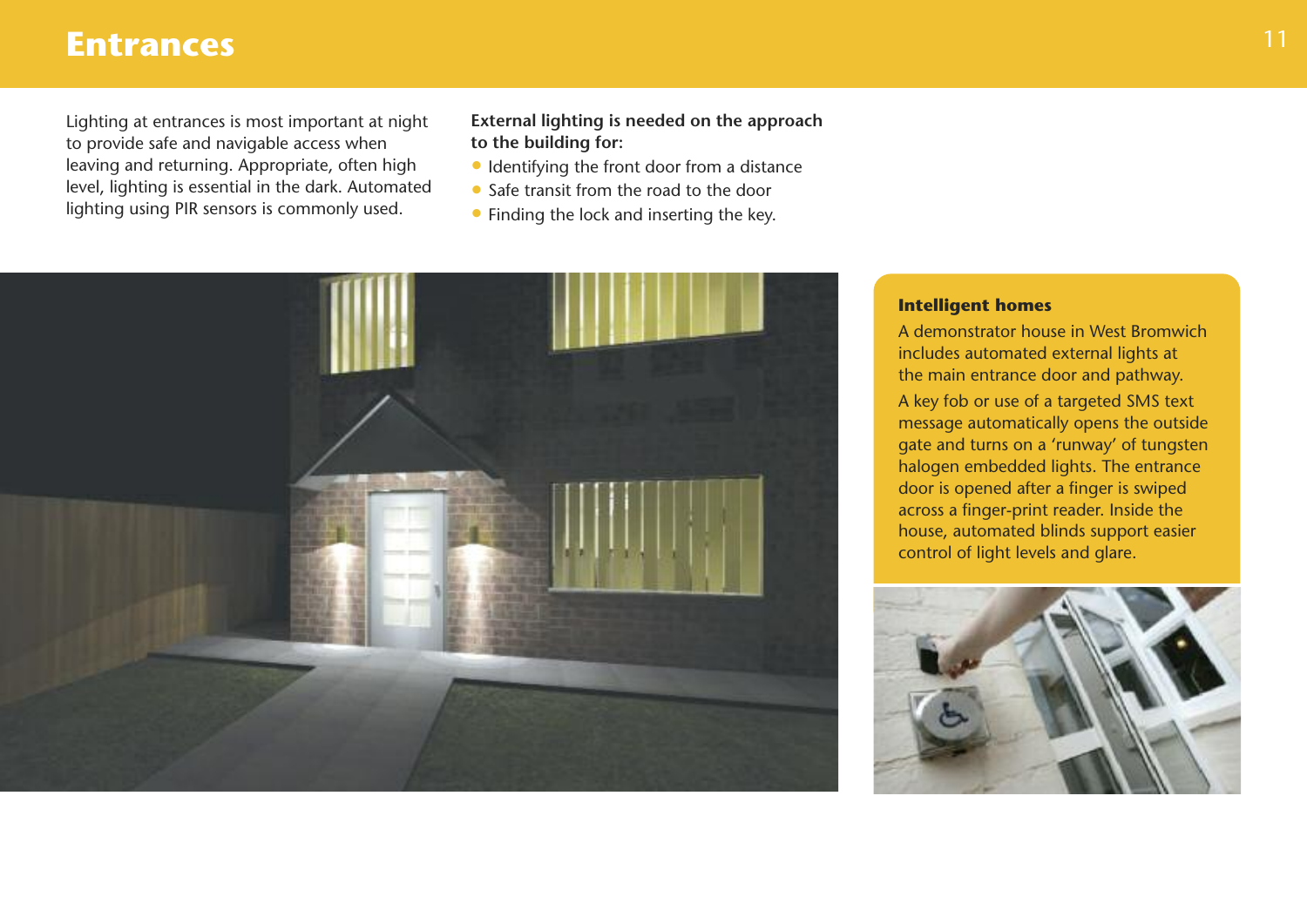## 12 **Halls and stairs**

Lighting at the head and foot of stairs and on landings can reduce the risk of falls and trips.

Lighting must be positioned to improve contrast between stair treads and risers – a luminaire at the top of the staircase will light the treads but the risers will be in shadow. Lamps should be shaded to prevent glare as people move up or down the stairs.

A luminaire on the ceiling just inside the front door will illuminate the door, post box and, when the door has been opened, callers. In larger halls an additional luminaire further away from the door will give even lighting. To avoid shadows and problems adjusting to dark or light areas, similar levels of light are needed across the hall and the rooms and stairs opening from it.





**As well as good ceiling lights, task lighting over a telephone is important.**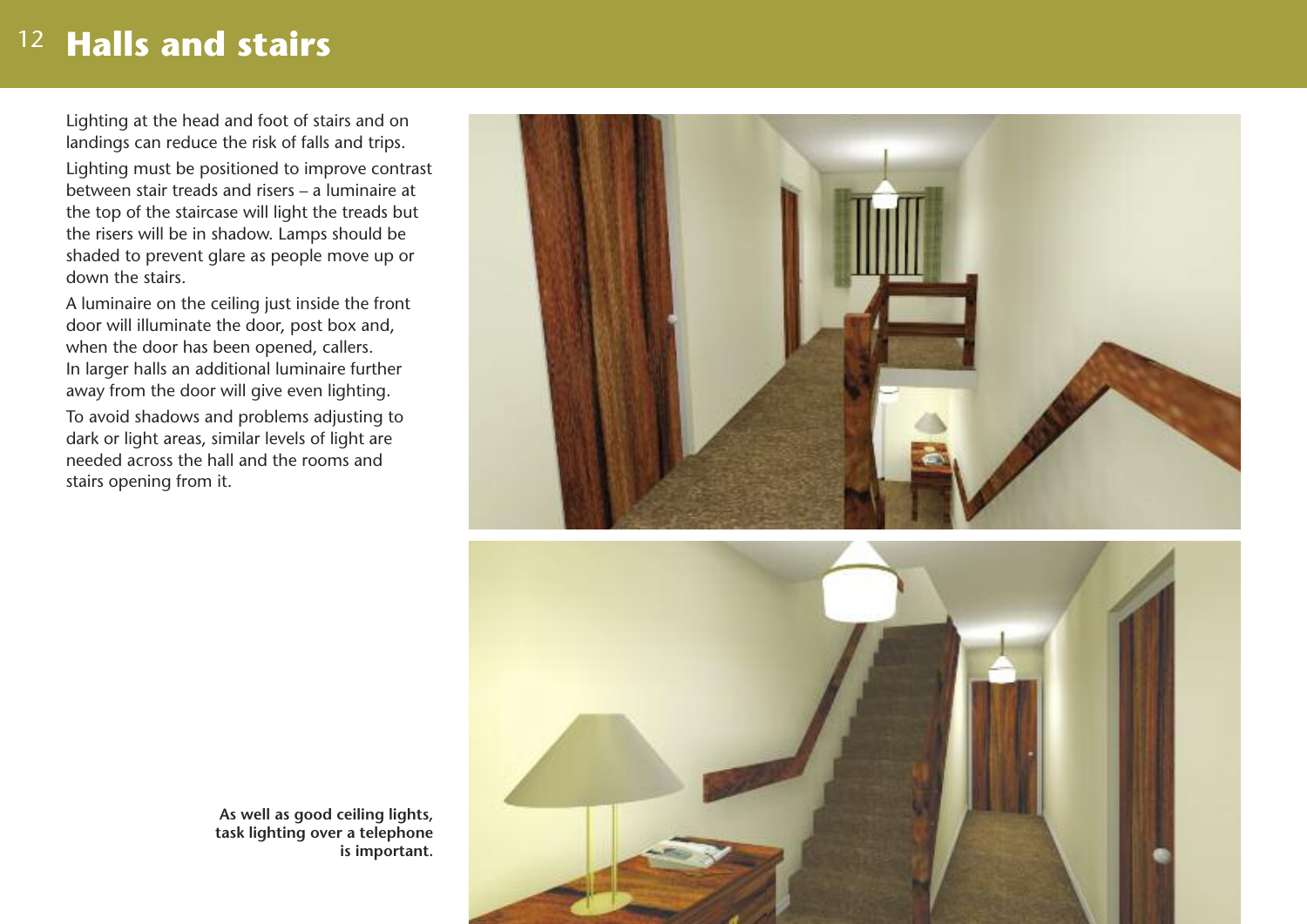## Living and dining areas

A mix of ambient and task lighting is essential to support normal activities.

General ambient lighting will typically be provided by one or more luminaires suspended from the ceiling. Diffusing shades should conceal any direct view of the lamp and reduce glare.

Depending on the room and on people's needs, other fixed lighting options include: further ceiling lighting, wall lighting, and lighting above pictures. Additional general lighting can be provided by free standing uplights, (see picture on page 25) for example to light a dark corner. Task lighting can also be provided by freestanding floor or table lights.

Furniture layout will reflect activities in the room and will affect distribution of natural and artificial light and inform the need for task lighting in different places. During daylight, furniture should be positioned to ensure that natural light shines over the shoulder of somebody with their back to the window, for example to light the book they are reading.





As well as good ceiling lights, task lighting over an armchair is important.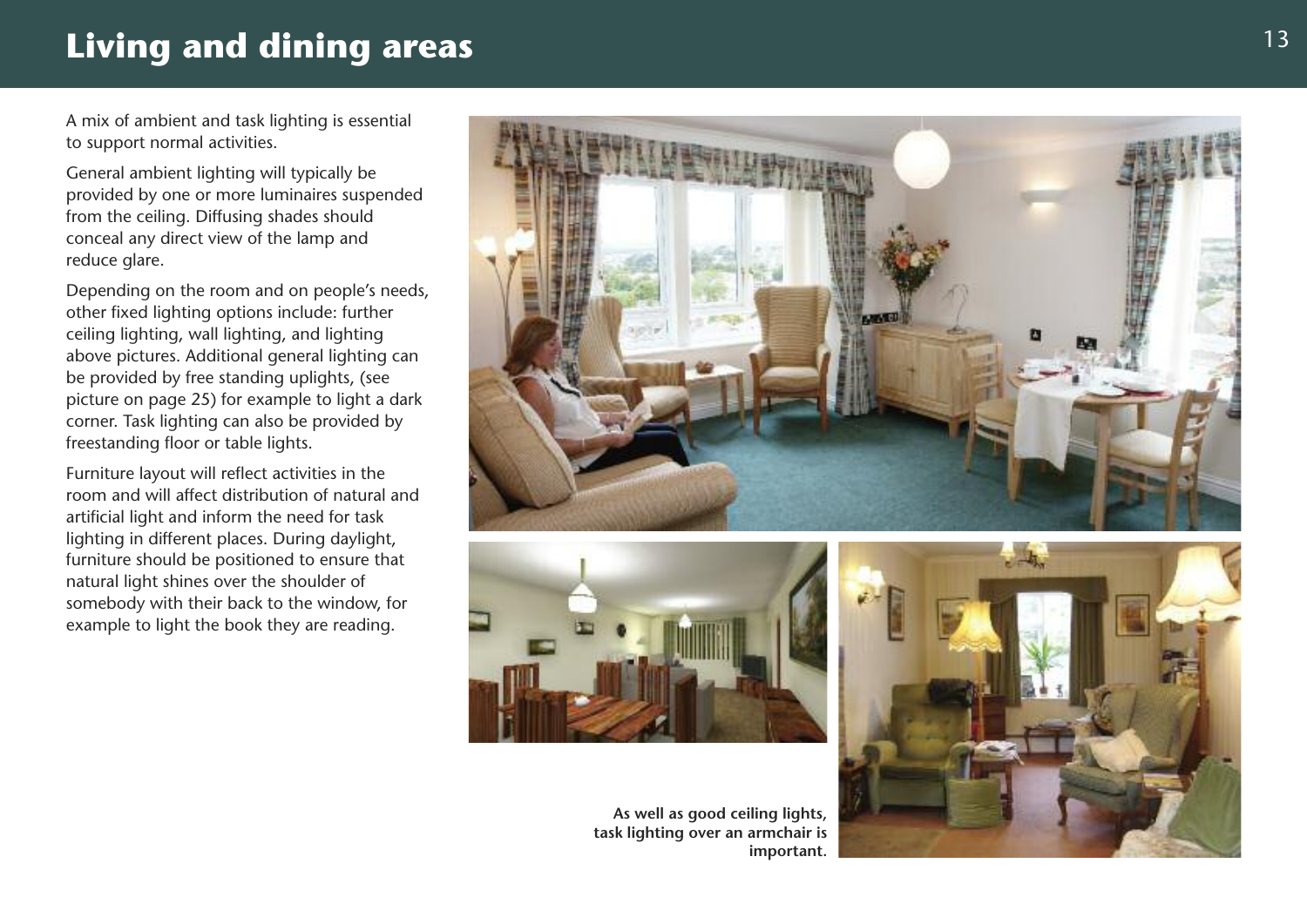## **Bathrooms, showers and WCs** <sup>14</sup>

In bathrooms and shower rooms, and any other areas where moisture is likely, electrical fittings need to be protected from moisture. It is recommended that lighting work in these areas be carried out by a qualified and competent person familiar with the relevant sections of the IET Wiring Regulations (BS 7671) and fittings must conform to relevant safety standards.

Too often, inadequate levels of lighting and uneven distribution make personal care difficult. Lights over mirrors, shaver points, showers and basins are important.

Two fluorescent lights with circular diffusers on the ceiling of this bathroom ensure an even level of light. A linear fluorescent light above the mirror illuminates the face and assists personal care. The dark shaver point and door frame contrast with the

light-coloured wall and there is good colour contrast between the wall tiles and the basin. Note also the contrasting blue strip down the edge of the shower curtain making it easier to see.

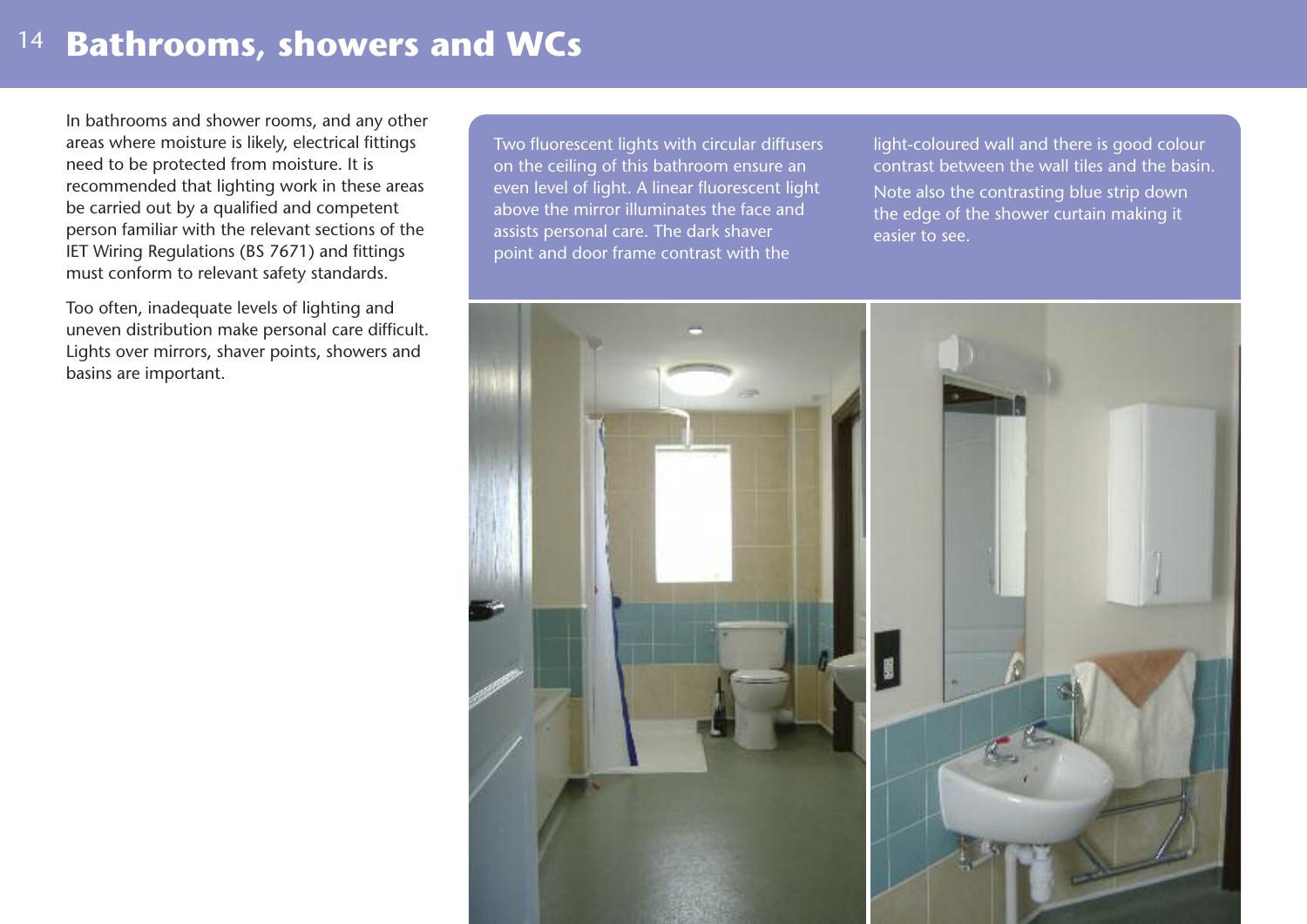## **Kitchens and utility areas**

Appropriate lighting can make it easier to prepare and cook food. Under-unit lighting above working surfaces and placed behind a pelmet at the front of the unit provides light without glare where it is needed. Fixed or portable task lights can add extra light - such as over hobs or near washing machines and sinks.

Good general lighting can be achieved by linear fluorescent lamps that provide even levels of light across the area and reduce the risk of shadows.

#### **Light for cooking**

Cooking is a key part of everyday life. For a young man with congenital stationary nightblindness and the beginnings of a cataract on one eye, appropriate kitchen lighting was achieved through:

- control of natural light to the kitchen by a horizontal slatted blind
- six ceiling mounted mains voltage 50watt tungsten halogen downlights with wide (36 degree) beams to provide general room lighting
- linear fluorescent lighting on 'daisy chains' pointing down, mounted behind a pelmet under the front of kitchen cupboards to light work surfaces
- specialist lights over the hob to direct light onto cooking.

White kitchen units contrast with dark working surfaces and floor. Their gloss finish would not suit everyone with a visual impairment. 'Bump ons' on the microwave and washing machine controls are the only indication that the kitchen has been developed for someone with sight loss.



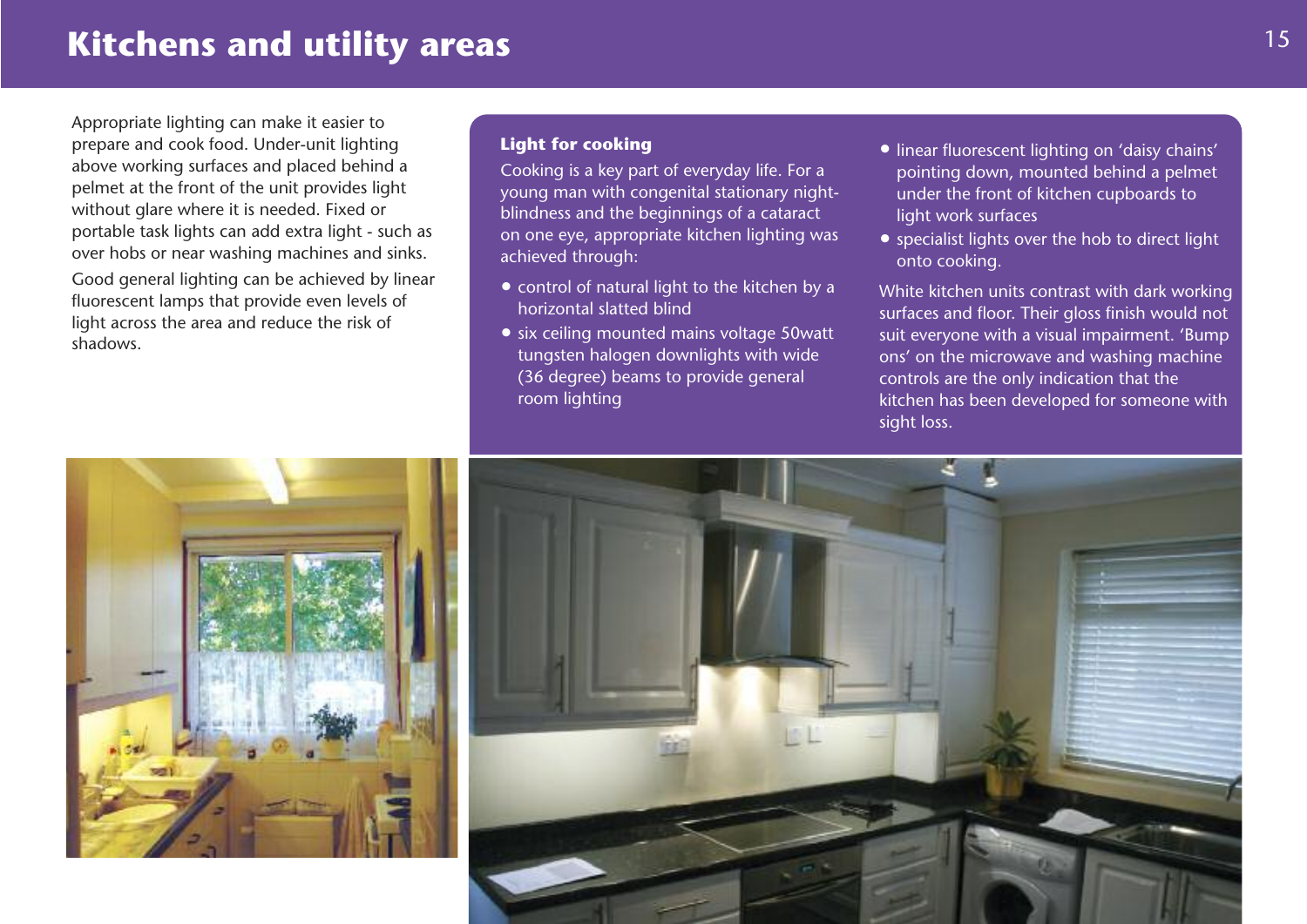## 16 **Bedrooms**

All too often, task lighting is given inadequate attention in bedrooms. Bedside lamps should be positioned so as to prevent glare when the occupant is sitting or lying in bed. Task lighting that illuminates dressing tables and chests of drawers and the interiors of wardrobes and cupboards is also valuable.

This bedroom was lit by a single pendant suspended from the ceiling close to the window. This produced a very uneven distribution of light across the room and left some areas, such as the ironing board, inadequately lit. The luminaire was clear glass allowing a direct view of the lamp and causing glare.

The addition of the lighting track. powered from the existing wiring outlet on the ceiling, enabled two pendants to be suspended providing a more even distribution of light throughout the room. Diffusing paper spheres prevented a direct view of the lamps, even when lying in bed looking upwards, eliminating glare. The lighting track also enabled spot lights to be fitted to provide higher levels of light on specific tasks such as the ironing.

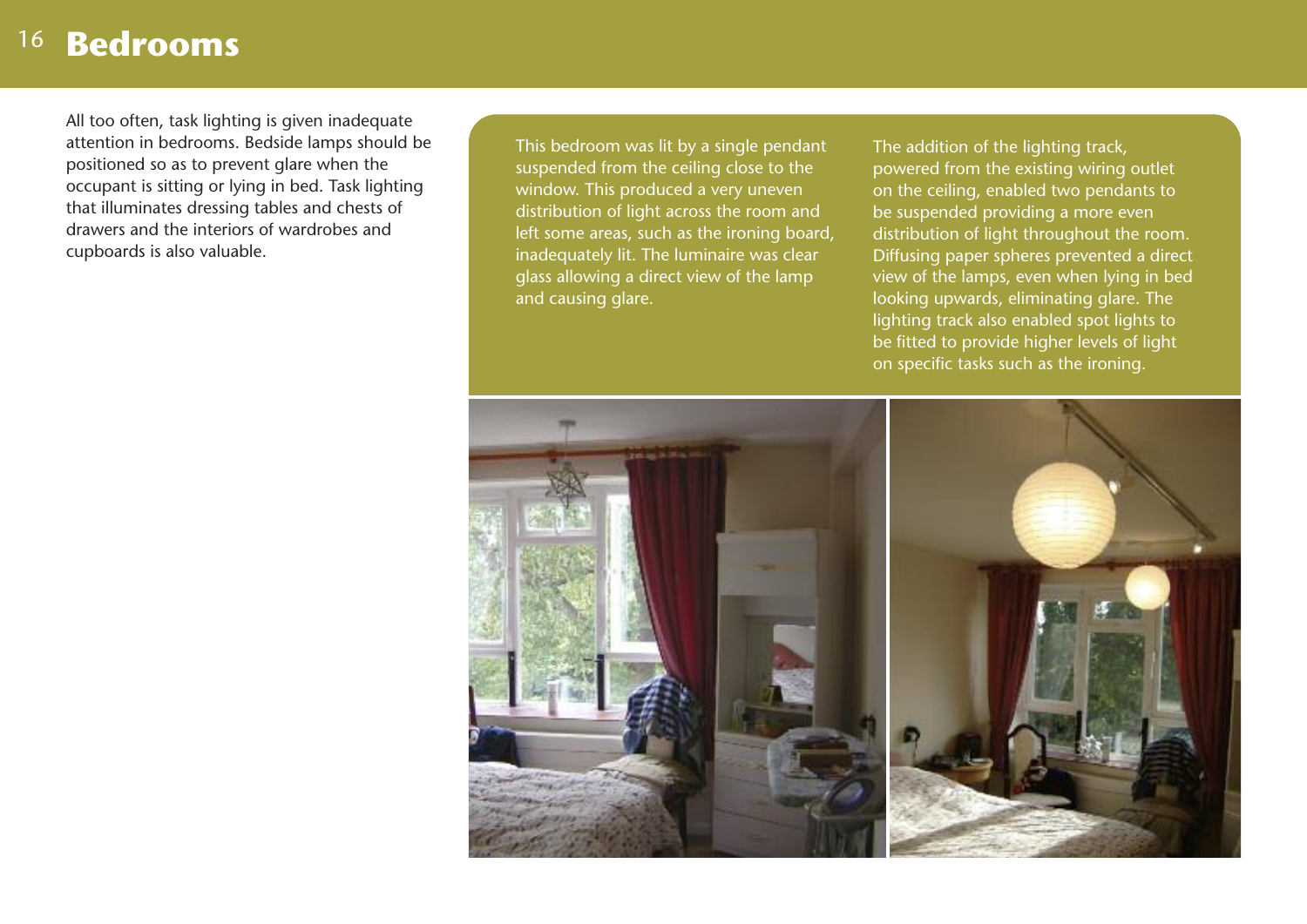## **Useful resources** (i) 17

#### **Finding clothes**

Wardrobe and cupboard lighting is a simple intervention that makes a big difference. In Pocklington housing, linear fluorescent lights are mounted behind a pelmet at the front of cupboards and wardrobes.

The lights are controlled by a pneumatic timer switch (with benefits in reducing energy consumption) or standard on/off switches which are positioned outside the cupboard with an indicator light to show when on. Automated switches controlled by the door closure are not used as these have been found to be unreliable over time.



#### **Publications and guidance**

Goodman C (2008) *"Housing for People with Sight Loss: A Thomas Pocklington Trust Design Guide",* EP 84. Bracknell, IHS BRE Press.

John J (2008) *"Colour and Tonal Contrast: The Process from Guidance to Accessible Housing – A Supplement to 'Housing Sight'"*, RNIB Cymru.

Pollock R, McNair D, McGuire B and Cunningham C (2008) *"Designing Lighting for People with Dementia"*, Dementia Services Development Centre, University of Stirling.

Rees L and Lewis C (2003) *"Housing Sight: A Guide to Building Accessible Homes for People with Sight Problems"*, RNIB Cymru.

Thomas Pocklington Trust/RNIB (2009) "*Improve the lighting in your home".*

BS:7671 "*Requirements for Electrical Installation"* (IEE Wiring Regulations 17th Edition) British Standards Institute.

Rica (2014) *"Choosing energy saving light bulbs for your home"*

University of Stirling (2014) *"Good practice in the design of homes and living spaces for people with dementia and sight loss"*

Thomas Pocklington Trust (2014) "*Housing for people with sight loss – a practical guide to improving existing homes"*, GPG 4 3<sup>rd</sup> edition.

#### **Links**

College of Occupational Therapists **www.cot.org.uk**

Foundations, the national body for home improvement agencies **www.foundations.uk.com**

Housing Health and Safety Rating System **www.communities.gov.uk/housing/ rentingandletting/housinghealth/**

Lifetime Homes **www.lifetimehomes.org.uk**

Lighting Association is a lighting manufacturers trade association **www.lightingassociation.com**

Social Care Association represents rehabilitation workers **www.socialcareassociation.co.uk**

Society of Light and Lighting is part of the Chartered Institution of Building Services Engineers **www.cibse.org**

Telecare Services Association **www.telecare.org.uk**

Visibly Better scheme **www.rnib.org.uk**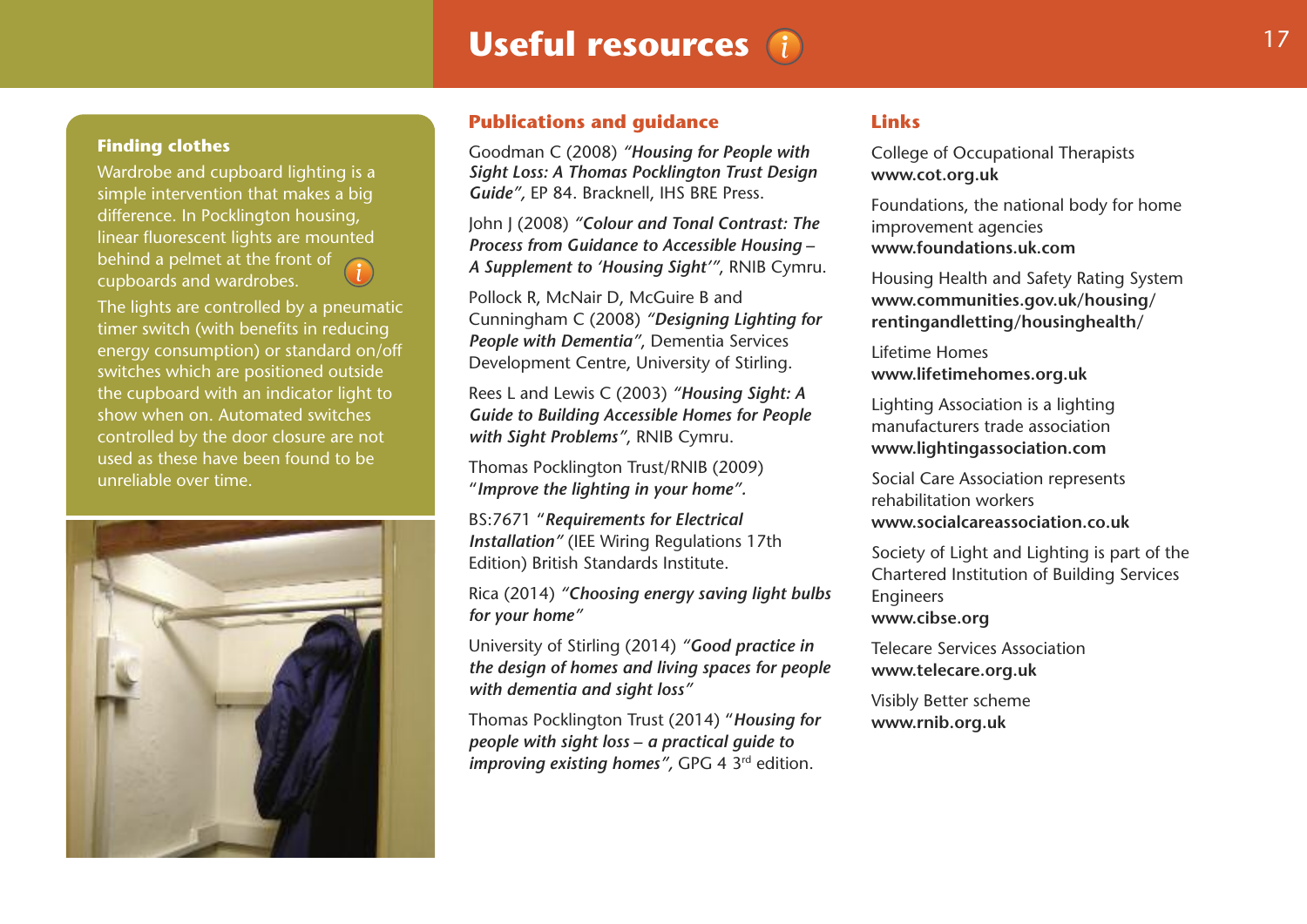## 18 **Glossary of lighting terms**

#### **Bulb**

Correctly termed a 'lamp', a bulb is a source of optical radiation (light). Lamps are replaceable components that fit into luminaires (light fittings).

#### **Colour appearance**

Colour appearance is often characterised by colour temperature. A 7,500 **Kelvin** colour temperature will appear bluish (described as 'cold'). A 2,700 Kelvin colour temperature will appear yellowish (and 'warm').

#### **Colour rendering**

Colour rendering describes the effect of a light source on the colour appearance of objects as compared with their appearance under an ideal or natural light source. A colour rendering index (CRI) between 80 and 100 reveals colours well.

#### **Control gear**

Control gear regulates the electrical current and, therefore, the running (and in some cases starting) of a lamp. The way this regulation takes place varies for different kinds of lamp.

#### **Disabled Facilities Grant**

Disabled Facilities Grants (DFGs) are provided in England, Wales and Northern Ireland towards the cost of home adaptations that are 'reasonable and practical' to enable beneficiaries to live independently.

#### **Glare**

Glare arises from sensitivity to light. When parts of the visual scene are much brighter than the remainder, such as a direct view of a bright lamp. 'discomfort' glare can occur without impairing vision. 'Disability' glare arises from light sources pointing towards the eye, reducing contrast and impairing vision.

#### **Home Improvement Agency (HIA)**

Home improvement agencies (often referred to as 'care and repair' or 'staying put' agencies) undertake, with the aid of grants and subsidies, improvement, repair and adaptation work for older and disabled people.

#### **Illuminance**

The illuminance on a surface is the density of light falling on it (see Lux).

**Kelvin** See 'colour appearance' above.

#### **Lamp**

A lamp is a source of optical radiation (light). Lamps are replaceable components that fit into luminaires (light fittings). The term bulb is often used instead of lamp.

#### **Lifetime Homes**

Lifetime Homes are designed to facilitate accessibility, usability and visitability by a wide range of people with disabilities. Key aspects are embodied within building regulations.

#### **Light (illuminance) meter**

Light meters, more correctly called illuminance meters, are used to measure the amount of light falling onto a given plane.

#### **Lumens**

The lumen is a standardised unit of measurement of the total amount of visible light that is produced by a light source, such as a bulb or a tube.

#### **Luminaire**

A luminaire is the apparatus containing the light source. It connects the light source to the electricity supply, controls the distribution of light and protects it from damage.

#### **Lux**

Lux is the unit of illuminance (the density of light falling on a surface). A person with sight loss may need up to 1000 lux to undertake some tasks in the home.

#### **PIR (passive infrared sensor)**

PIRs are commonly used for security systems. They measure infrared light that radiates from objects. Changes in such light are caused by movement, the detection of which can be used to activate other devices.

#### **Task lighting**

Task lamps give light to a specific and nearby area. The user can often control the light by switching, dimming or positioning the source. Lamps are typically tungsten halogen or compact fluorescent.

#### **Telecare**

Telecare describes any support service delivered directly to a user in his/her home that is supported by information and communication technology. It includes telehealth.

#### **Universal design**

Universal designs in products, services or the built environment, are those which maximise accessibility and usability for people of different stature, physical and sensory impairments.

#### **Uplight**

Uplights (also called uplighters) are luminaires where the light distribution is predominantly upward. They can be suspended below the ceiling, wall mounted or freestanding, and require a clean, white ceiling for efficient operation.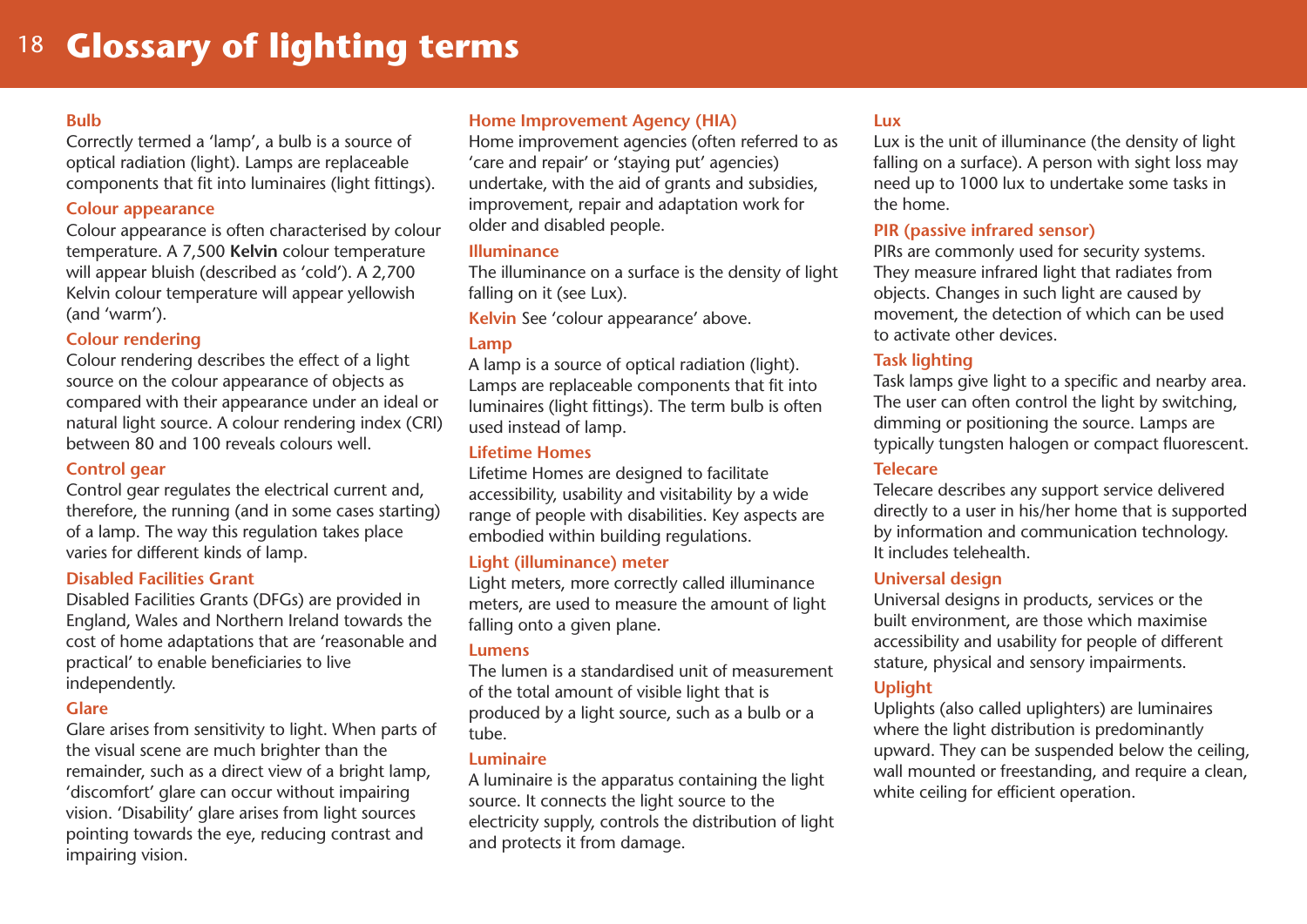## **Checklist:** Occupant lighting needs **Appendix 1** 19 **Appendix 1** 19

This checklist is based on the seven characteristics of good lighting, listed on page six. It can be applied to each space within the home and finally to the home overall. If the answer to any of these questions is 'No' then action should be considered.

#### **1. Appropriate**

- Does the lighting enable the occupant to move comfortably around the space?
- Does the lighting enable the occupant to carry out their activities comfortably?

### **2. Sufficient**

- Is the space light and bright?
- Is there enough light on tasks?
- Is there enough light to move around?

### **3. Even**

- Is the lighting even, avoiding shadows and sharp changes in light level?
- Are lamps concealed from direct view, minimising glare?

## **4. Adjustable**

- Is each element of the lighting separately switched or dimmed?
- Are there appropriate window blinds or curtains?

### **5. Energy efficient**

- Is daylight used whenever possible?
- Are energy efficient lamps used?

### **6. Simple**

- Are any proposed changes to the lighting designed to avoid disruption?
- Is existing wiring and equipment being used wherever possible?

## **7. Adaptable**

- Is any new lighting adaptable to future changes in need?
- Would the lighting be suitable for other future occupants with minimum alterations?

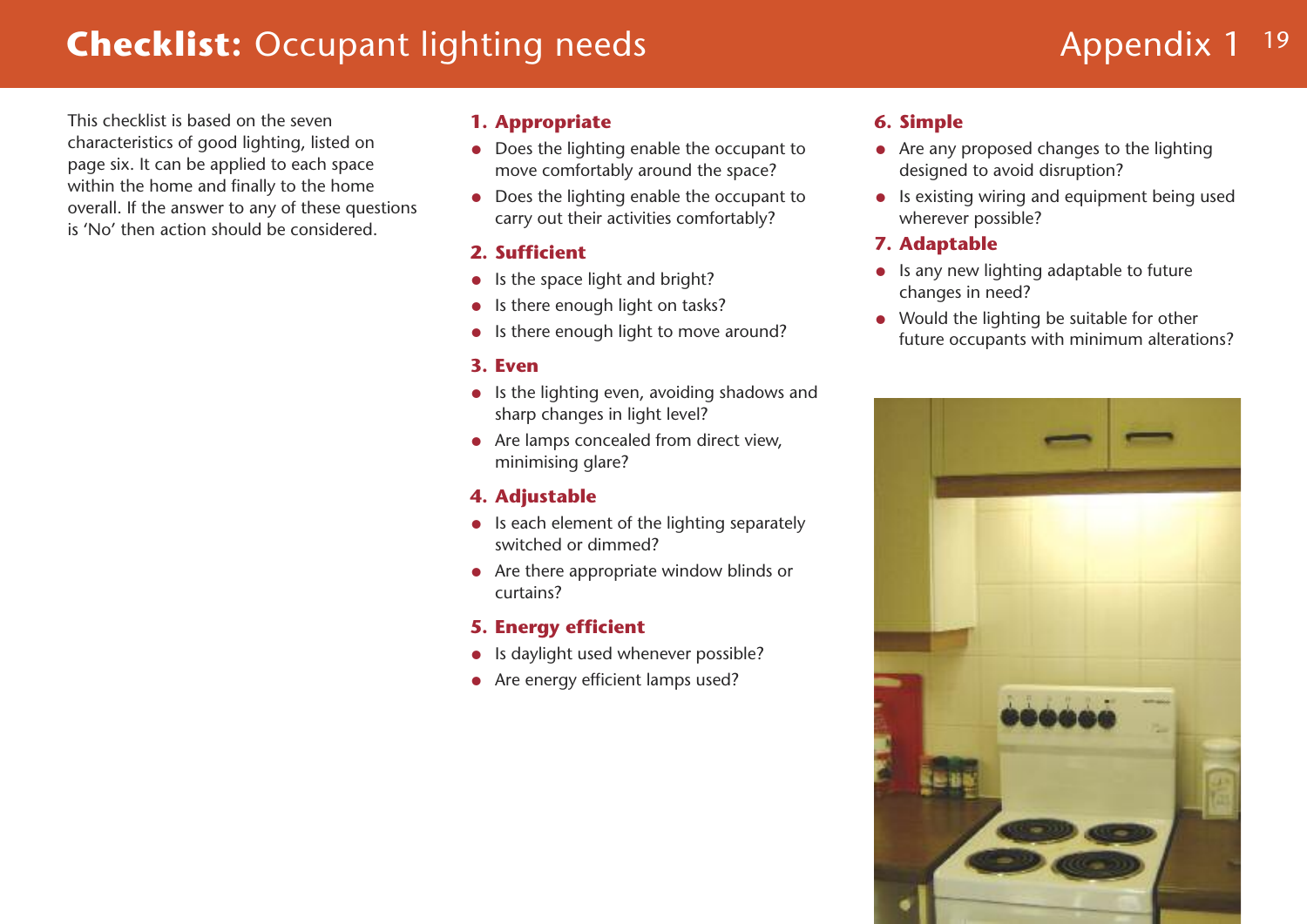## <sup>20</sup> **Checklist:** Assessments of existing lighting

# Appendix 2

**Y N**

**Y N**

At the beginning of this report, seven characteristics were highlighted for determining lighting options for people with sight loss. These related to their appropriateness, sufficiency, evenness, adjustability, energy efficiency, simplicity and future adaptability. Each of the seven points requires consideration for each proposed lighting intervention. All seven should normally be satisfied.

A prelude to considering the seven characteristics is understanding the range of potential lighting interventions that could meet the needs of the person with sight loss. The options will relate to their daily living needs and their normal or desired range of family, social, leisure and work activities.

It is logical to start by setting out the options in relation to the person's needs. A checklist is offered below to facilitate this. Then for each potential option and for the proposed lighting interventions as a whole, the seven points should be considered – with options being reaffirmed or adjusted as appropriate. Use of the checklist presupposes the prior informed consent of the person with sight loss or, where appropriate, their carer.

The checklist is designed for copying and use in the field. Additional information (e.g. in the form of a cover page) will also need to be gathered on the person and the home concerned.

### **1. Activities**

**Does sight loss mean the person has difficulty undertaking some tasks in their home?**

**Options:**

- Window cleaning, curtain tie-backs, longer curtain rails to move curtains clear of windows, removal of net curtains, cutting back foliage outside windows.
- Use of fixed task lights at key locations and/or portable task lights where tasks are undertaken (or where the person with sight loss wishes to undertake them).
- Increase the number of light sources. Ensure their location does not create glare.

#### **Does the person have difficulty reading, e.g. letters and bills?**

#### **Options:**

- Make sure person has appropriate spectacles and simple vision aids (including magnifiers).
- Consider use of technologies such as screen readers and computers.

### **2. Glare**

**Does the person experience discomfort with glare?**

**Options:**

- Use diffusing (e.g. paper) shades or covers (for strip lights) to reduce glare and diffuse light.
- Re-arrange furnishings and/or luminaires to avoid bright light shining directly into the eyes.
- Increase control of light through dimmer switches and adjustable window blinds.

### **3. Hearing loss**

**Does the person also have hearing loss?**

### **Options:**

**Y N**

**Y N**

- Increase light levels at appropriate locations (including at the front door) to facilitate communication through lip-reading or signing.
- Position chairs in good light.

#### **4. Getting around the house**

**Does the person have difficulty getting around the house?**

#### **Options:**

- Improve ability to identify landmarks and switches by enhancing colour contrasts (using paint, cushions and throws, etc.).
- Reduce visual clutter.
- Replace patterned carpets and furnishings with plain contrasting colours.
- Minimise differences in light levels between rooms.
- Consider automated lighting for frequent routes.

**Are there risks of falls, slips, bumps or trips in the house?**

**Y N Y N Options:**

- Remove trip hazards (such as loose rugs).
- Increase lighting levels and reduce glare in areas of high risk such as steps, stairs and between rooms.
- Increase general lighting levels in all rooms.

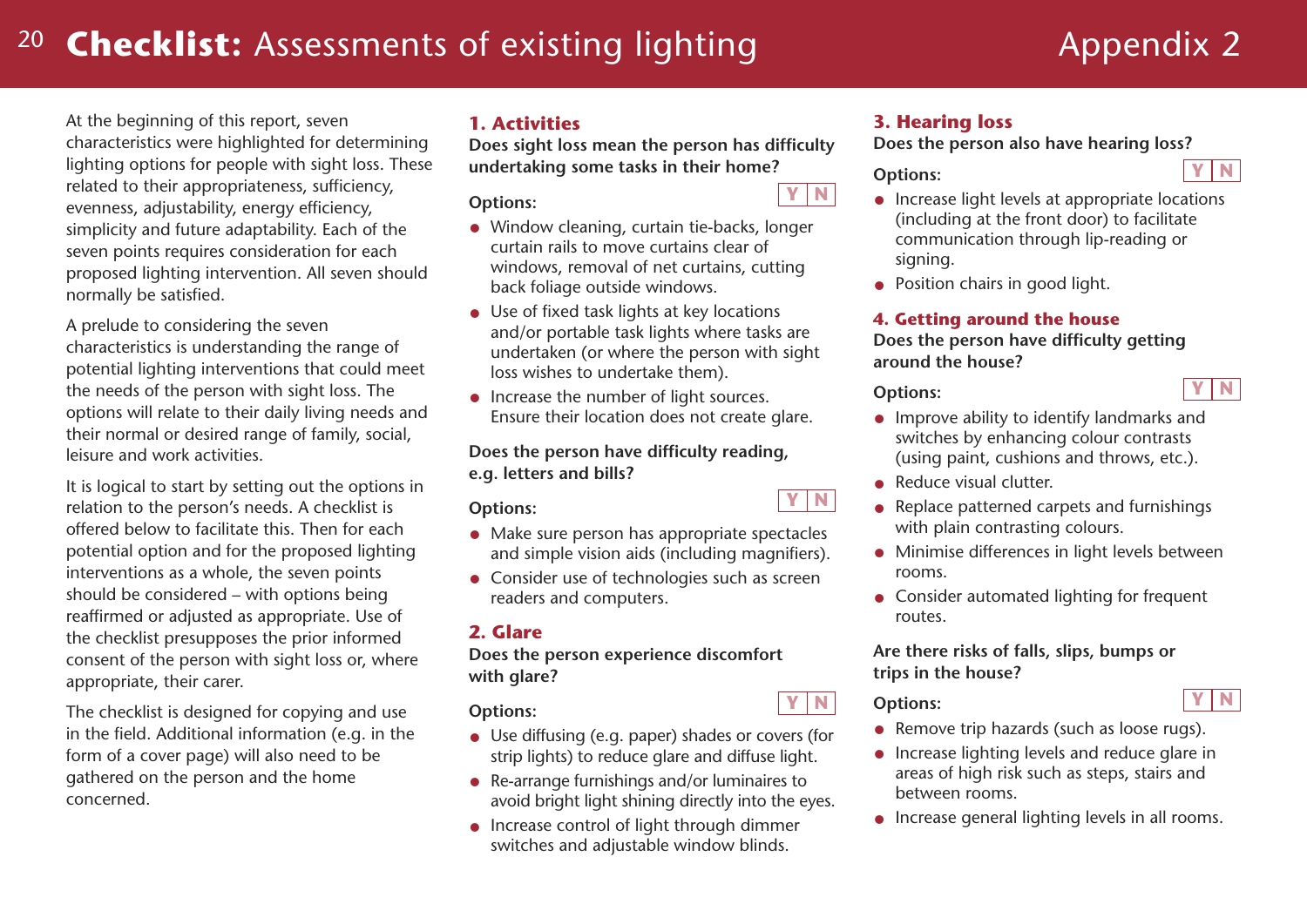- Consider automated lighting when getting out of bed.
- Relocate switches
- Provide two-way light switches at key locations.

### **5. Dressing**

**Does the person have difficulty finding / matching clothes?**

#### **Options:**

- Provide better lighting in bedroom through additional light fittings.
- Provide lighting in wardrobes and clothes cupboards.
- Provide lighting above dressing tables.

#### **6. Personal Care**

**Does the person have difficulty washing, shaving or putting on make-up?**

#### **Options:**

- Increase lighting levels in bath or shower room.
- Provide lighting above mirrors and shaver points.
- Improve lighting above and around wash hand basins and showers.

#### **7. Cooking and Eating**

**Does the person have difficulty cooking, preparing or eating food?**

**Options:**

- Increase lighting levels in kitchen and over dining / eating area.
- Provide under-unit lighting to illuminate worktops.
- Increase colour contrasts in food preparation and eating areas including plates, cutlery and kitchen appliances.
- Reduce glare through shading lights and avoiding gloss finishes.

### **8. Entering the Home**

**Does the person have difficulty seeing their way to and through their entry door?**

#### **Options:**

- Provide better outdoor lighting.
- Consider PIR-activated lights by doors and above locks.
- Clearly mark the path to entry door using lights, scented plants, textured surfaces.
- Make numbers, locks and other door furniture clear by using colour contrasts and tactile clues.

### **9. Key Overall Points:**

**Will the lighting enable the occupant to move comfortably around the space/do the task? [Appropriate]**

**Will the lighting be sufficient for the activity/task and enable the person to move around? [Sufficient]**

**Will the lighting be even, avoiding shadows and sharp changes? Will lamps be hidden from direct view? [Even]**

**Will the lighting be separately switched or dimmed? Will there be appropriate window blinds and curtains? [Adjustable]**

**Will daylight be used whenever possible? Will energy efficient lamps be used? [Energy Efficient]**

**Will the lighting changes be done with minimal disruption? Can existing wiring and equipment be used? [Simple]**

**Will new lighting be adaptable to future changes in need? Would it be suitable for future occupants? [Future Adaptable]**

**Y N**

**Y N**

**Y N**

**Y N**

**Y N**

**Y N**

**Y N**



**Y N**

**Y N**



**Y N**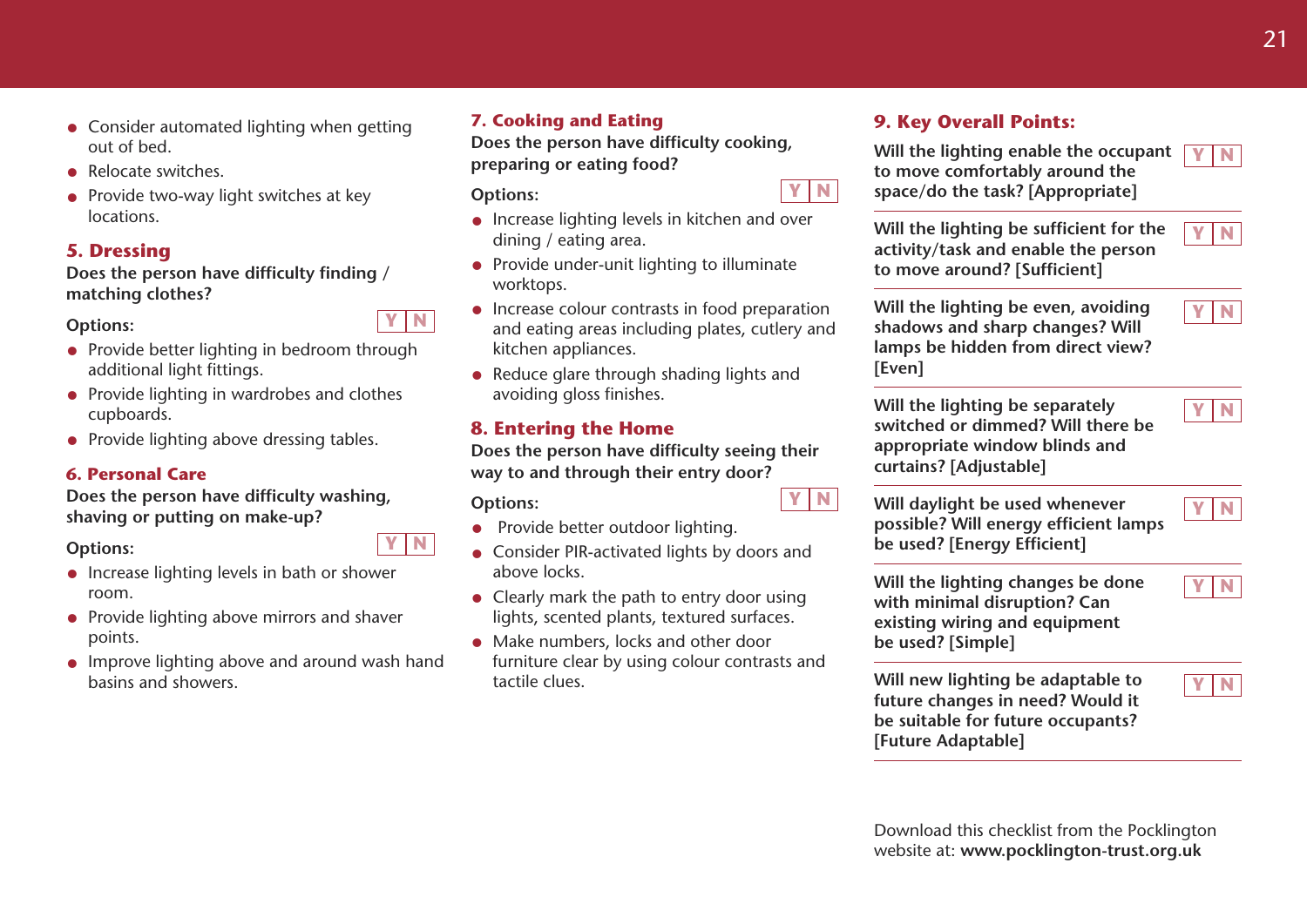## **1. Types of lamps and their uses**

The key properties of different types of lamps (bulbs) and luminaires (light fittings) that are often used in domestic settings are summarised below.

## **Tungsten General Lighting Service (GLS) Lamps**

GLS lamps use a lot of electricity to generate relatively little light and they have short lives. For this reason they have been mostly phased out. *g*

## **Tungsten Halogen (TH) Lamps**

Tungsten Halogen lamps operate on the same principle as GLS lamps but the filaments reach a higher temperature. They tend to be brighter, smaller and more efficient, and come in a wide variety of shapes and sizes. Wattages range from 10w to 500w. The quality of light from TH lamps is similar to that of GLS, but they tend to appear slightly cooler in colour.

Some TH lamps connect directly to a mains electricity supply; most low wattage lamps (50w and below) run off 12v and use a transformer.

There are some TH lamps which have been designed to replace GLS lamps. The lamps are about 30% more efficient than GLS, and whilst they are not as energy efficient as CFL lamps (see table), they have the advantages of giving their full light output instantly and being dimmable. The mains voltage type TH lamps are expected to be phased out from autumn 2016.

## **Linear and Compact Fluorescent Lamps**

Fluorescent lamps are over seven times as efficient in energy use as GLS. Good linear fluorescent lamps offer excellent **colour rendering** and it is possible for the colour appearance to range from a warm yellow light (close to that of a GLS lamp) to cooler colours similar to that of a northern sky. For domestic use it is common to use fluorescent lamps with warm colours because these match best to tungsten lamps and provide a cosy atmosphere. *g*

Linear fluorescent lamps are available in a range of lengths, diameters and powers. The most popular diameters are T4 (12.5mm), T5 (16mm) and T8 (25mm). T4 lamps are often used as under-cupboard lights. The larger T5 and T8 lamps are used for general lighting. The length of the lamps ranges from 0.22m up to 1.8m, and their wattage from 10w to 80w.



Almost all modern fluorescent lamps use electronic control gear that gives an instant start and no flicker. They have a very long life but the light output tends to fall over time. To ensure appropriate lighting levels the lamp may need to be replaced before it fails.

## **LEDs**

Light emitting diodes (LEDs) are semiconducting materials that emit light when current flows through them. LED lamps are increasingly available in a range of shapes, sizes and fittings to replace traditional lamps. As with CFLs, they will not necessarily work with a dimmer switch and if compatibility with dimmers is required, then this will be indicated on the packaging. There are some downsides to LEDs, notably the high initial cost and possible poor colour rendering.

#### **Light and brightness – lumens are here to stay**

Most people are used to choosing a lamp by its wattage, but wattage is a measure of the power consumption of the lamp and is not a good measure of brightness. The measure of how much light is given out by a lamp is given in lumens (lm) and all packaging should now give brightness in lumens. Many manufacturers also give a 'watts equivalent' figure on their packaging to indicate the brightness level.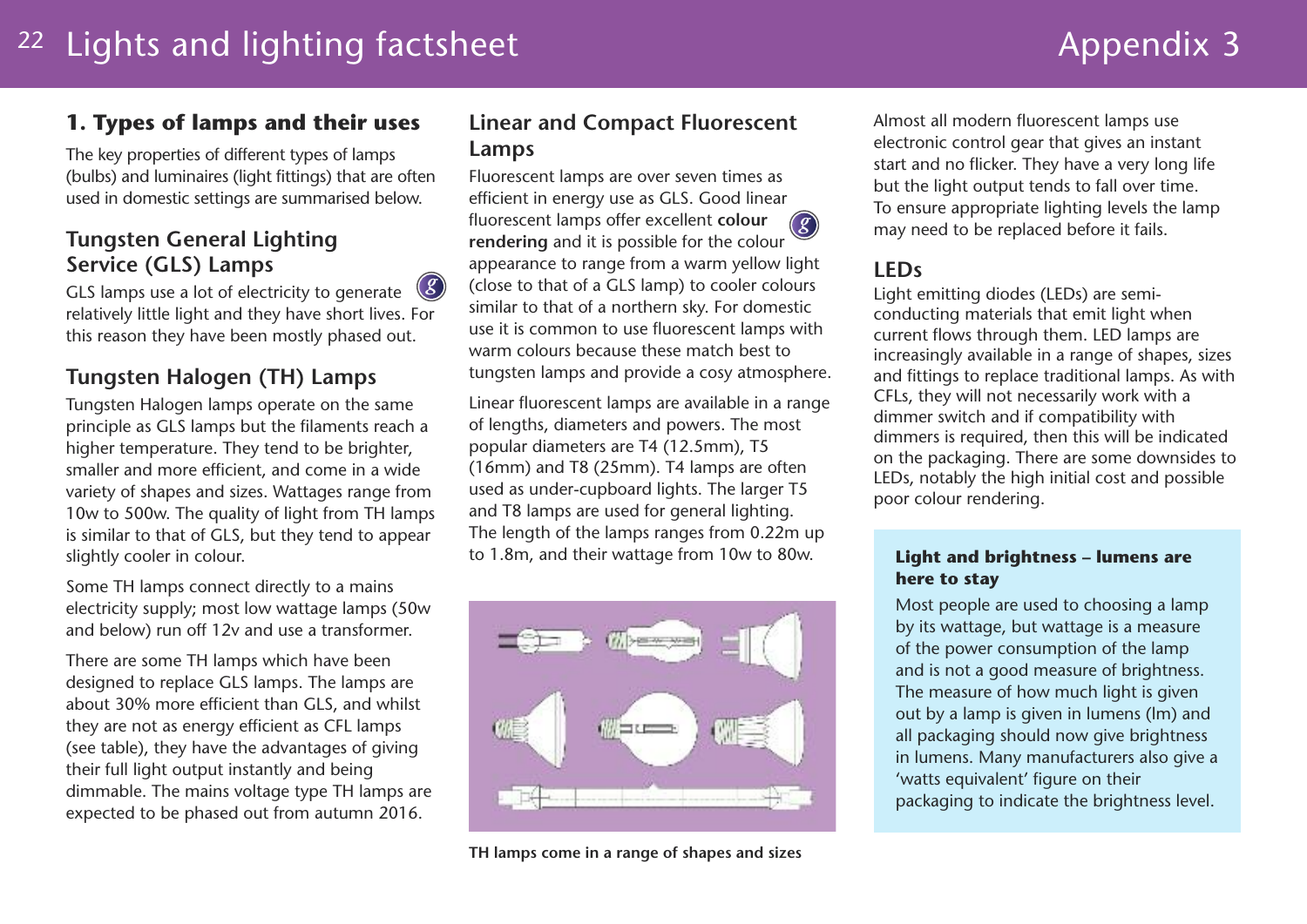### **Colour appearance of all lamp types**

*g*

| Northlight         | 6,000-6,500 Kelvin $\left( 8 \right)$ |
|--------------------|---------------------------------------|
| Cool White         | 4,000 Kelvin                          |
| Intermediate White | 3,500 Kelvin                          |
| Warm White         | 3,000 Kelvin                          |
| <b>Very Warm</b>   | 2,700 Kelvin                          |

Compact fluorescent lamps (CFL) work in the same way as linear fluorescent lamps, but the tube is folded. This means that CFLs are smaller than their linear equivalents. CFLs have shorter lives and take longer to reach their full brightness. Some have a pin base and require separate control gear (like a linear fluorescent lamp). Others have integral gear and the same base (bayonet or edison screw) as a GLS lamp, offering an energy saving alternative. The disadvantage for many people with sight loss is that these lamps can take several seconds (up to 30) to reach full brightness.



The table below summarises the performance of the various lamps.

| <b>Lamp</b><br>type                                 | <b>Energy</b><br>efficiency | <b>Useful life</b><br>(hours) | <b>Light</b><br>depreciation                                  | <b>Colour</b><br>rendering              | <b>Start-up</b><br>time | <b>Comments</b>                                                                             |
|-----------------------------------------------------|-----------------------------|-------------------------------|---------------------------------------------------------------|-----------------------------------------|-------------------------|---------------------------------------------------------------------------------------------|
| <b>Tungsten</b><br>Halogen<br>(Th)                  | Poor                        | $2,000+$                      | <b>Fails before</b><br>critical<br>reduction                  | Excellent                               | Instant                 | At power<br>below 75w<br>low voltage<br>versions<br>perform<br>better                       |
| Linear<br>Fluorescent                               | <b>Very Good</b>            | 16,000                        | <b>10% loss</b><br>at 16,000<br>hours                         | Good                                    | Few<br>seconds          | Lamps<br>perform less<br>well with<br>old style<br>control gear                             |
| Compact<br><b>Fluorescent</b><br>(separate<br>gear) | Good                        | $12,000+$                     | Poor output<br>after 12,000<br>hours                          | Good                                    | Up to 1<br>minute       | Vast range<br>of lamps of<br>different<br>$\bigcirc$<br>quality so<br>hard to<br>generalise |
| Compact<br><b>Fluorescent</b><br>(integral<br>qear) | Fair                        | 8,000                         | Poor output<br>after 8,000<br>hours                           | Good                                    | Up to 2<br>minutes      |                                                                                             |
| Light<br><b>Emitting</b><br><b>Diode</b><br>(LED)   | <b>Very Good</b>            | 20,000                        | Output may<br>not drop<br>noticeably<br>during useful<br>life | Good<br>(in better<br>quality<br>lamps) | Instant                 |                                                                                             |
|                                                     |                             |                               |                                                               |                                         |                         |                                                                                             |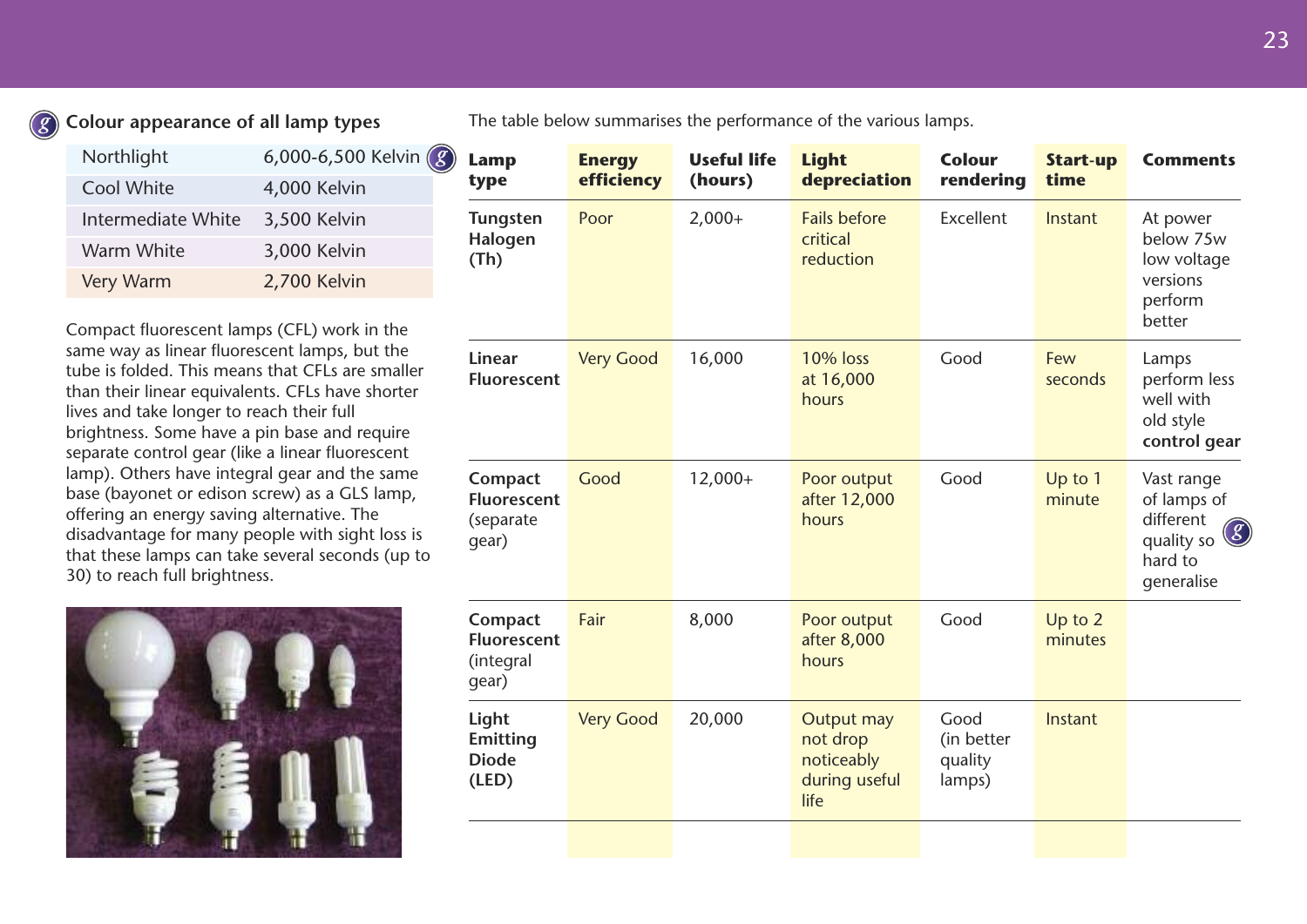#### 24 Lights and lighting factsheet

## **2. Types of luminaires (light fittings) and their uses**

The range of luminaires is vast. Three types are frequently used in the home: task lighting, general or ambient lighting and under/incupboard lighting. Those suitable for use will carry a CE marking (reflecting conformity with European standards).

## **Task lighting**

Task lighting comes in a multitude of sizes and types. A range of fittings and lamps (bulbs) can support different types of illumination to suit different eye conditions and preferences.

Fixed task lighting includes wall, ceiling, cupboard or under-unit lighting that is positioned to target light on an activity. Fittings should be positioned to target a task and avoid glare.

Portable task lighting can be mains or battery powered. They can be used flexibly, with their direction and position being adjustable, can be tried out with minimum disruption and are often cheaper than fixed lighting.

#### **Key questions to ask when selecting portable task lighting are:**

- Is it easy to adjust the fitting to direct light where it is needed?
- Is the on/off switch easy to find and use?
- Does the fitting remain cool when in use?
- Is the stand firm and stable?
- Does the lamp offer appropriate light? (see descriptions above)
- Does it offer added features that are useful?

Some portable task lighting uses rechargeable batteries. The light these give is limited by the power of their battery and it is important to know whether the charger is easy to use.

**A GLS lamp clamped to furniture.**

**A CFL with separate control gear and a heavy base.**



**A folding portable light with rechargeable battery.**

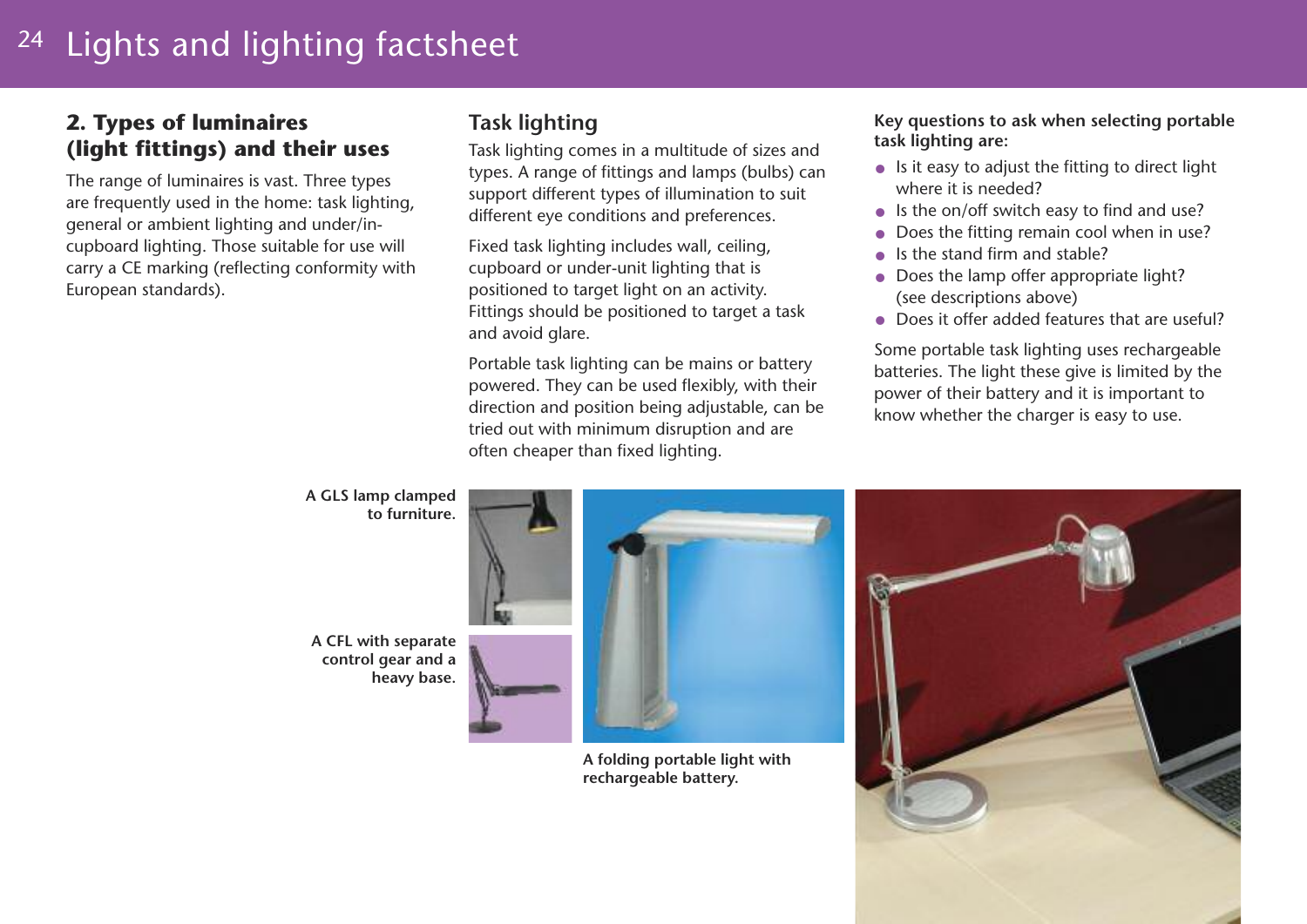## **G e n e r a l l i g h t i n g**

The images below are examples of general luminaires that can provide ambient lighting.



This luminaire holds a linear fluorescent lamp. It is ideal where a lot of light is needed

along the length of the fitting and will help ensure that no hard shadows are cast. It can appear institutional.



This luminaire holds a circular fluorescent lamp. It is almost as efficient and effective as a linear

luminaire and lamp and may be regarded as more appropriate for domestic use.



This luminaire offers another approach to achieving high levels of lighting without hard shadows.

It combines several lamps (either GLS, TH or CFL) in one fitting and is designed to throw light upwards so that it is reflected from the ceiling and gives an even spread through the room. A further benefit of this type of luminaire is that changes can normally be made to shades. Large shades help spread light over a wider area, and reduce brightness and glare.



These luminaires are tungsten halogen (TH) spotlights recessed into a ceiling. These

are very good at lighting particular surfaces but require careful 'aiming' to ensure that the light is effective and does not cause glare. This type of luminaire has two main problems: their use of reflector lamps means that care is needed to use an appropriate beam width (a narrow beam can result in pools of light and dark areas left unlit) and fixing them often requires holes to be cut through the ceiling, in which case it is important to use a luminaire that constitutes a fire barrier or fit a fire-resistant hood.

Circular or square luminaires containing fluorescent lamps, such as the one in the picture on the right, are useful for halls and bathrooms. Luminaires installed in bathrooms or other areas where moisture is present must have appropriate seals to prevent moisture entering the luminaire.

General lighting can also be provided by free standing luminaires such as the uplight shown here lighting a dark corner. This luminaire also has a separately controlled task light attached providing additional lighting on the table.



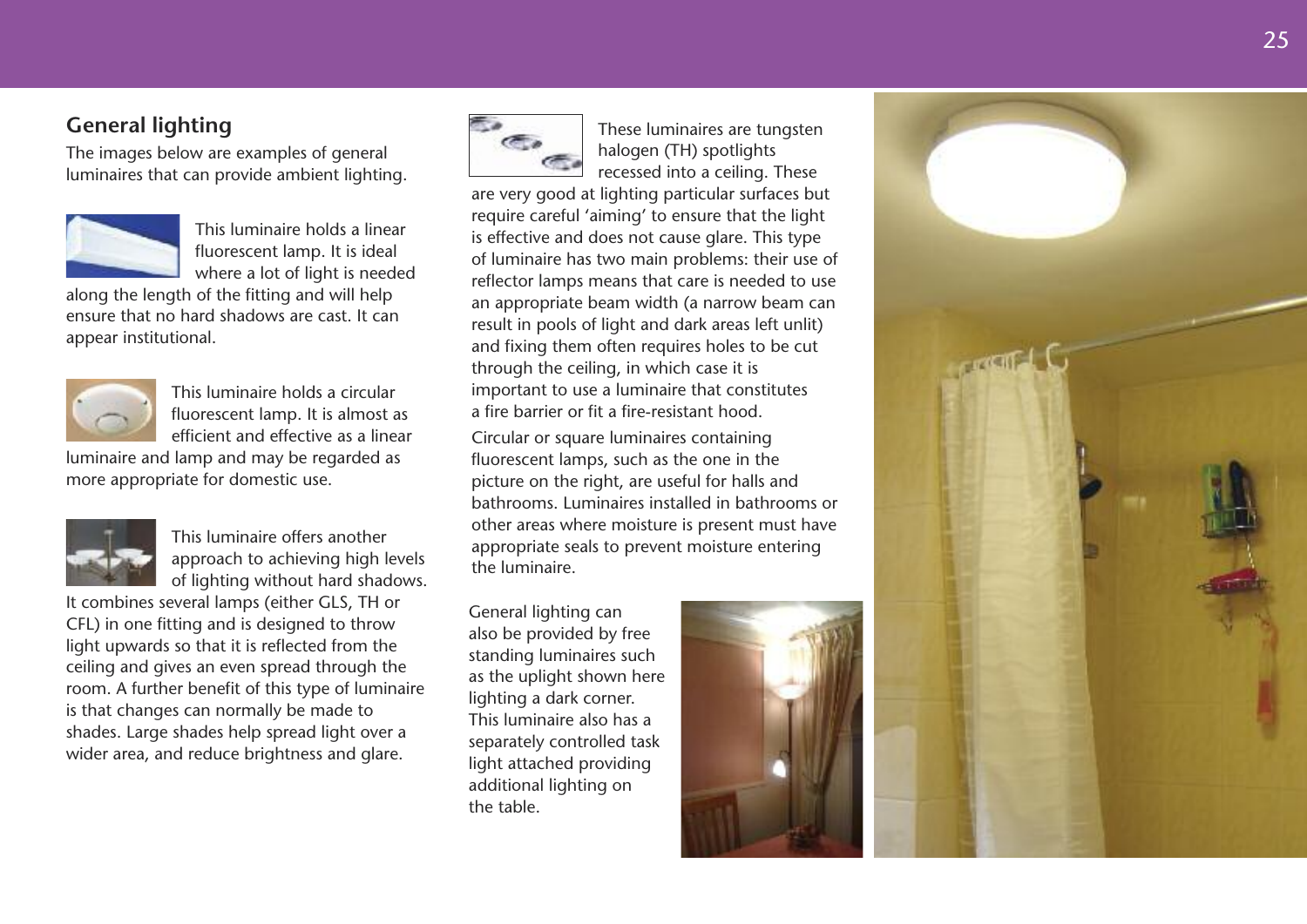#### 26 Lights and lighting factsheet

## **Under/in-cupboard lighting**

This lighting must be suitable for the situation – such as for mounting on wooden surfaces. Lamps must not get hot even in the event of an electrical fault within the luminaire. Such fittings are generally marked with a special symbol, shown below.



Options include miniature fluorescent luminaires on battens with a shade to diffuse light, miniature enclosed tungsten halogen luminaires and luminaires containing light emitting diodes (LEDs).



**Cupboard lighting comes in a range of shapes and sizes.**

**Many factors influence the choice of fitting, and key questions to ask are:**

- Will the fitting suit the location?
- Is the fitting safe for the surface finish?
- Is switching easy and safe (including turning lights off)?
- Will lamps and luminaires remain cool in use?
- Is glare prevented?
- Does the lamp offer appropriate light?

In general, miniature fluorescent luminaires on battens are the best source of light: they are efficient and cool, and their slim size means they can be fitted under cupboards without taking up too much space.

Lighting in very restricted areas may also be provided by small, battery powered, stick-on LED luminaires. These have the advantage that they do not need to be wired in and do not get hot. The battery life may be 100 hours and it is important that they are turned off when not in use. Some incorporate PIR motion sensors and turn on and off automatically. These are also useful as markers for wayfinding, for example during the night.

## **Control of lighting and lighting levels**

The selection of appropriate luminaires and lamps is one part of the visual environment; lighting controls and levels are another. Together these should create a good visual environment. This should:

- **–** Be glare-free
- **–** Offer even lighting levels
- **–** Enable the user to control the lighting easily.

In this context, and bearing in mind the needs of other household members, flexibility in lighting is important and can be achieved by making the position of the light source variable (e.g. through the use of directional or portable task lamps) or through switching and dimming arrangements.

Making light switches as conspicuous as possible is useful. There is a wide range of switch cover plates and surrounds that can enhance visibility.

Dimmer switches are most often used with tungsten GLS or tungsten halogen lamps. Most linear fluorescent lamps and CFLs which do not have integrated gear will only dim if they are fitted with dimming control gear and there is a separate electrical input to control output of the lamp. This usually means extra wiring running from the switch to the light fitting. Some CFLs with integral gear will run with dimmer switches.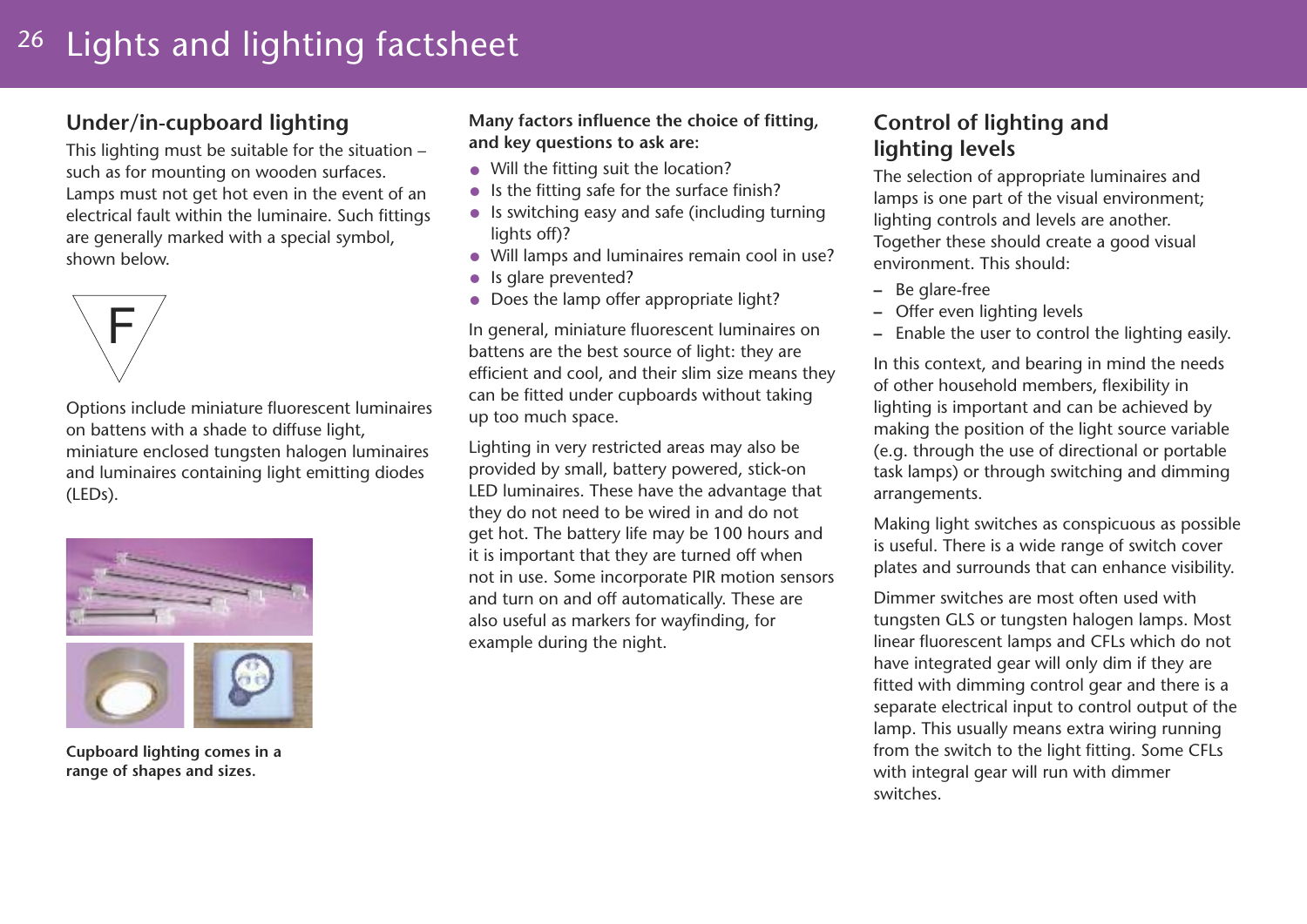The tables opposite offer guidelines for lighting levels for different tasks and rooms (and a maximum level of difference within or between rooms). These offer a starting point to consider how much illuminance is needed but, because people's needs are varied, should be treated with caution and with attention to the positioning of lamps.

## **Selecting and using a light meter**

At least a Type F (field) meter (as defined in British Standard BS 667:2005) is necessary to give the required level of reliability. A meter with a range from 0 to 1,000 lux is adequate. These are available with manual or (more costly) auto range changes and with a remote or built-in light detecting cell. A cell remote from the main meter body means that the meter can be read with less risk of it being affected by any shadow.

In using a meter, care is needed to ensure that the reading taken is representative of the actual conditions. When measuring electric lighting levels, daylight should be excluded and lamps allowed to run up to their full level of brightness. Task lighting measurements should be made at the position of the task and in the same plane, e.g. horizontal, vertical, etc.

Over time, the sensitivity of meters can drift and regular checks need to be made to ensure correct calibration.

## **Suggested illuminances (LUX) appropriate for tasks**

| <b>Task definition</b>         | <b>Examples of activity</b> | <b>Suggested LUX</b> |
|--------------------------------|-----------------------------|----------------------|
| <b>Routine</b>                 | Showering/bathing           | $100 - 300$          |
|                                | <b>Brushing teeth</b>       | $200 - 300$          |
|                                | Washing (in bathroom)       | $100 - 300$          |
|                                | <b>Finding keys</b>         | $100 - 300$          |
| <b>Time consuming</b>          | Reading/writing             | $200 - 1000$         |
|                                | Washing up                  | $200 - 500$          |
|                                | Having a meal               | $200 - 500$          |
| <b>Short detailed</b>          | Selecting clothes           |                      |
|                                | (wardrobe/drawer)           | $100 - 200$          |
|                                | Using the telephone         | $100 - 400$          |
|                                | Putting on shoes            | $100 - 300$          |
| <b>Requiring concentration</b> | Making a cup of tea         | $200 - 1000$         |
| and with risk                  | Cooking in the kitchen      | $200 - 1000$         |
|                                | Shaving                     | $200 - 1000$         |

## **Suggested illuminances (LUX) on the floors of each room**

| <b>Rooms in the home</b> | <b>Suggested LUX</b> |
|--------------------------|----------------------|
| <b>Hallway</b>           | $100 - 300$          |
| Lounge                   | $100 - 300$          |
| <b>Kitchen</b>           | $200 - 300$          |
| <b>Bathroom</b>          | $100 - 300$          |
| <b>Bedroom</b>           | $100 - 300$          |
| Stairs (on treads)       | $100 - 200$          |

## **Suggested illuminance (LUX)** *g***differences between rooms**

The lighting level in a room should not be more than twice the level in an adjoining room.

Illuminance levels are measured using a **light (illuminance) meter.** *g*